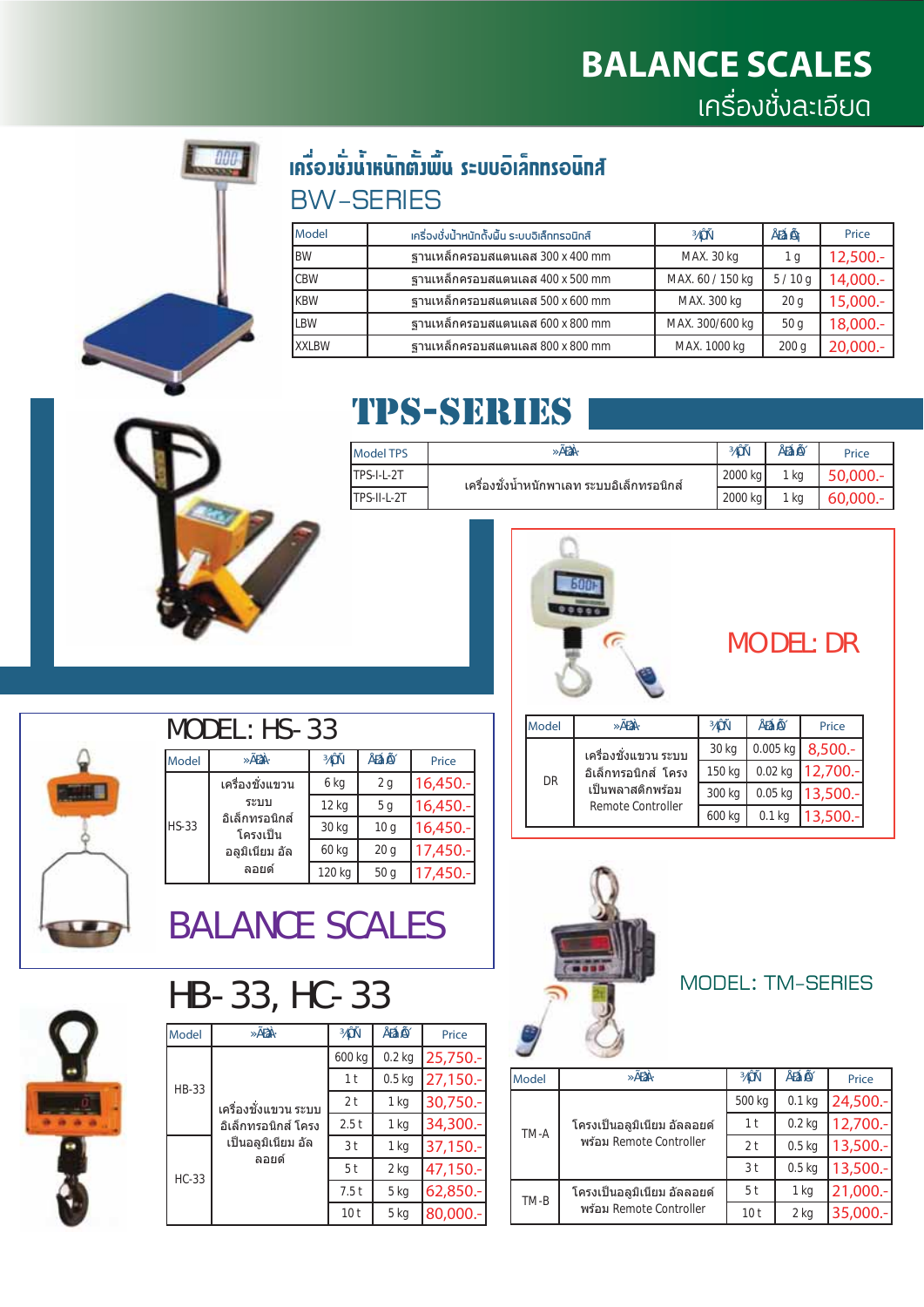## **BALANCE SCALES** ้เครื่อ**วชั่วละเอีย**ถ

#### เครื่องซั่งคำนวณราคา ระบบอิเล็กทรอนิกส์

#### เครื่องขั้งเข็มสำหรับขึ้นงานแบบเล็ก



| Model | พิกัด   | ละเอียด | Price   |
|-------|---------|---------|---------|
|       | 500q    | 2 g     | $950 -$ |
| 1122  | 1 kg    | ьq      | $950 -$ |
|       | 2.25 kg | 10 g    | $950 -$ |



#### ละเอียด Model Size (mm) ພິກັດ Price  $CS-B$ จานสแตนเลส 300 x 230 mm 30 kg  $5<sub>q</sub>$ 4.500

MODEL: CS-B

#### MODEL: KD-200



้<br>เครื่องซั่งน้ำหนักตั้งโต๊ะ ระบบอิเล็กทรอนิกส์

| Model  | ประเภท                  | พิกัด | ละเอียด | Price      |
|--------|-------------------------|-------|---------|------------|
|        |                         | 1 kg  | Ιa      | $3,500 -$  |
| KD-200 | จานสแดนเลส 179 x 179 mm | 2 kg  | 2 g     | 3,500.     |
|        |                         | 5 kg  | 5 a     | $3,500. -$ |



| <b>LBH Series</b> | Size (mm)  | Kg    | g                | Price      |
|-------------------|------------|-------|------------------|------------|
| LBH-3             | 250x180 mm | 3 kg  | 0.1 <sub>q</sub> | $7,500. -$ |
| LBH-6             | 250x180 mm | 6 kg  | 0.2 <sub>q</sub> | $7,500. -$ |
| <b>LBH-15</b>     | 250x180 mm | 15 kg | 0.5 <sub>q</sub> | $7,500. -$ |
| LBH-30            | 250x180 mm | 30 kg | 1 g              | $7,500. -$ |
|                   |            |       |                  |            |

#### เครื่องขั้งน้ำหนัก ระบบอิเล็กทรอนิกส์

#### **HCB SERIES**

| <b>HCB Series</b> | Size (mm)                                      | Kg               | q                 | Price   |
|-------------------|------------------------------------------------|------------------|-------------------|---------|
| <b>HCB602H</b>    |                                                | 600 <sub>a</sub> | 0.01 <sub>q</sub> | 12,000. |
| <b>HCB1002</b>    | จานสแตนเลส $\varnothing$ 120 mm)<br>(HANDICAL) | 1000a            | 0.01 <sub>q</sub> | 13,500. |
| <b>HCB123</b>     |                                                | 120 <sub>a</sub> | 0.001q            | 13,500. |



# **SUPER SU**





#### **MODEL: QHC**

| Model      | พื้นที่ชั่งน้ำหนัก (mm) | พิกัด                    | ละเอียด          | Price       |
|------------|-------------------------|--------------------------|------------------|-------------|
|            | จานสแตนเลส              | 3 kg<br>0.1 <sub>q</sub> |                  | $10,000.-$  |
| OHC        | 230 x 300 mm            | 6 kg                     | 0.2 <sub>q</sub> | $10,000.-$  |
|            |                         | 15 kg                    | 0.5q             | $10,000. -$ |
|            |                         | 30 kg                    | 1 <sub>g</sub>   | $10,000. -$ |
|            |                         | 3 kg                     | 0.5q             | $12,200. -$ |
| $OHC+$     | 230 x 300 mm            | 6 kg                     | 0.1 <sub>q</sub> | $12,200. -$ |
|            |                         | 15 <sub>kg</sub>         | 0.2 <sub>q</sub> | $12,200. -$ |
|            |                         | 30 kg                    | 0.5 <sub>q</sub> | $12,200. -$ |
| <b>QHD</b> | 230 x 300 mm            | 3, 6, 15, 30 kg          |                  | 15,000 .-   |

#### **MODEL: SPE-30**



| $ISPE-30$ | วัสดภายนอกเป็นโลหะกันสนิม ชัง<br>ของเปียกได้ | 5 a |  |
|-----------|----------------------------------------------|-----|--|
|           | Size195 x 300 mm                             |     |  |
|           |                                              |     |  |
|           |                                              |     |  |

#### ้เครื่องขั้งน้ำหนักตั้งโต๊ะ ระบบอิเล็กทรอนิกส์

| <b>Model-SUPER</b> | พื้นที่ชั่งน้ำหนัก[CM]                              | พิกัด | ละเอียด          | Price      |
|--------------------|-----------------------------------------------------|-------|------------------|------------|
|                    | โครงเป็นสแดนเลส จานสแดนเลส 210 x 210 mm<br>SUPER-SS | 3 kg  | 0.5 <sub>g</sub> | 6,500.     |
|                    |                                                     | 6 kg  | 1 <sub>g</sub>   | $6,500. -$ |
|                    |                                                     | 15 kg | 2 <sub>g</sub>   | 6,500.     |
|                    |                                                     | 30 kg | 5 <sub>q</sub>   | 6,500.     |
|                    | โครงเป็นพลาสติก จานสแดนเลส 210 x 210 mm             | 3 kg  | 0.5 <sub>q</sub> | 6,500.     |
| SUPER-SU           |                                                     | 6 kg  | 1 <sub>g</sub>   | $6,500. -$ |
|                    |                                                     | 15 kg | 2 <sub>g</sub>   | 6,500.     |
|                    |                                                     | 30 kg | 5 <sub>q</sub>   | 6,500.     |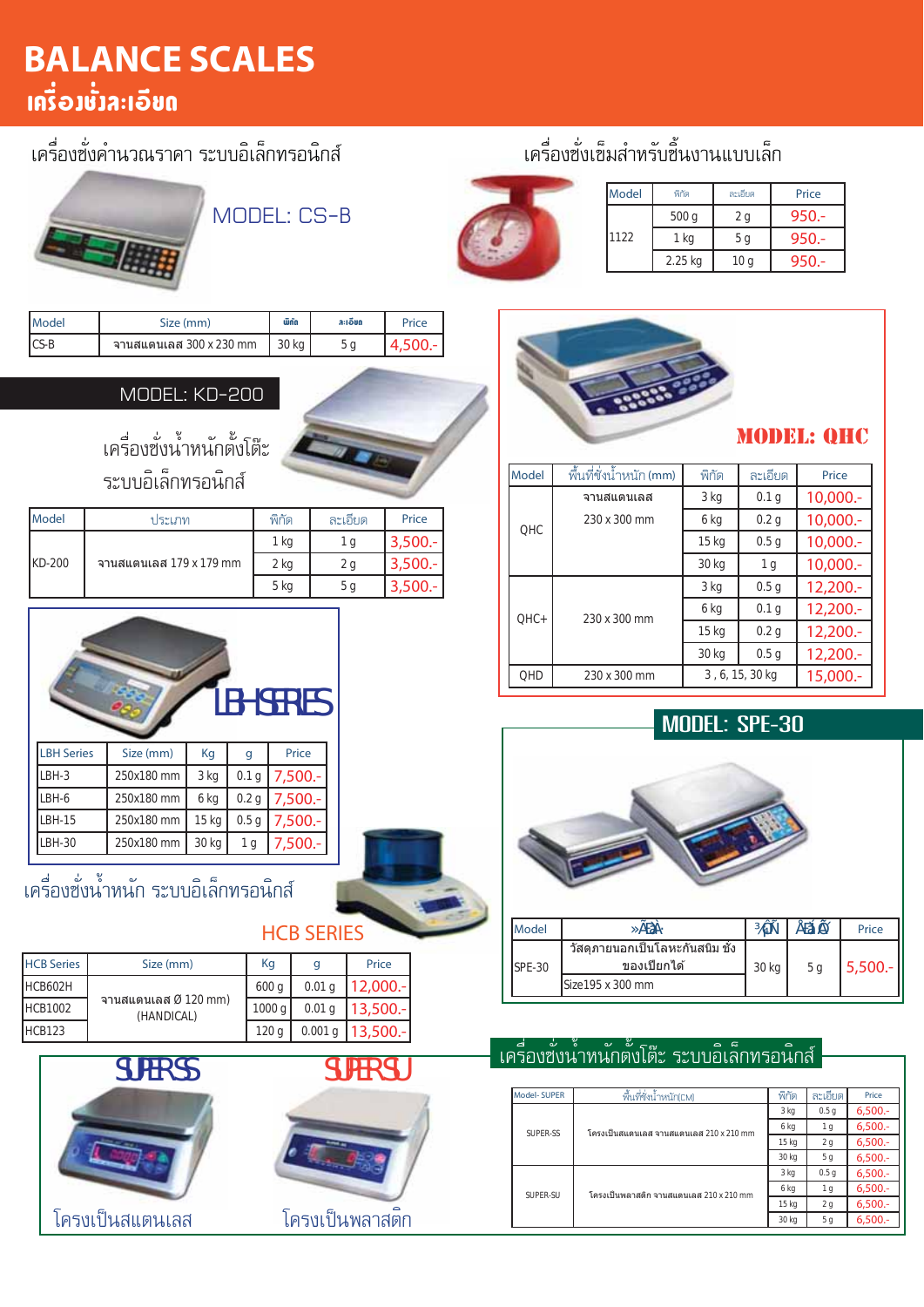**MODEL: ATM** 

### เครื่องซั่งน้ำหนักตั้งโต๊ะ ระบบอิเล็กทรอนิกส์

#### MODEL: ES-HA พื้นที่ซั่งน้ำหนัก (mm) ES-HA Serie พิกัด ละเอียด Price **ES-150HA** 150 g  $0.01 g$ 8,000. **ES-200HA**  $200 g$  $0.01 g$ 8,950.  $9,350.$ **FS-300HA**  $300 g$  $0.01 g$ **ES-500HA**  $120 \text{ mm}$  $500g$  $0.01 g$  $9.950.$ **ES-600HA**  $600q$  $0.01<sub>q</sub>$ 10.650  $\overline{1000}$  g ประเภท พิกัด ละเอียด **ES-1000HA**  $\overline{0.01}$  g 12.350 Model Price **FS-1200HA**  $1200q$  $0.01<sub>g</sub>$ 13,000 จานสแตนเลส 230 x **ATW** 30 kg  $2g$  $7.000 300 \text{ mm}$ DRC SERIES **AWM-SERIES ECM-SERIES** พิกัด Model ประเภท ละเอียด Price AWM AWM-3 3 kg  $0.1/0.2$  q 8,700 จานสแตนเลส 280 x 220 mm Model DRC ประเภท พิกัด ละเอียด Price **AWM-15** จานสแตนเลส 280 x 220 mm 15 kg  $0.5/1 g$ 8,700 DRC-3 3 kg  $0.1<sub>q</sub>$  $6,600.$ **AWM-30** จานสแตนเลส 280 x 220 mm 30 kg  $1 g/ 2g$ 8,700. DRC-6  $0.2<sub>g</sub>$  $6.600 -$ 6 kg จาบสแตบเลส 218 x **FCM** 260 mm DRC-15  $15<sub>ka</sub>$  $0.5<sub>q</sub>$  $6,600.$ ECM-3 จานสแตนเลส 280 x 220 mm 3 kg  $0.1/0.2$  q 10.000 **DRC-30** 30 kg  $1<sub>g</sub>$  $6,600.$ ECM-6 จานสแตนเลส 280 x 220 mm 6 kg  $0.2/0.5$  q 10.000 **ECM-15** จานสแตนเลส 280 x 220 mm  $15<sub>ka</sub>$  $0.5/1 g$  $10.000.$ ี สูง ะ ะ ะ แบบมีต์ครอบ 굴 له ಕಿ **ECM-30**  $30<sub>k</sub>$ 10.000 จาบสแตบเลส 280 x 220 mm  $1 g/2 g$ NBL254i **NBL423E** Model ประเภท พิกัด ละเอียด Price **NBL254** จานสแตนเลส Ø 90 mm (Internal Cal) \*\* มีต้ครอบ  $250q$  $0.1<sub>mg</sub>$ 43,500 NBI 423e จานสแตนเลส Ø 120 mm (Fxternal Cal) \*\* มีต*ั*ครอบ  $420q$  $0.001 a$ 24,000. 25,000 **NBL432** 420 g  $0.001$  g จานสแตนเลส Ø 120 mm (Internal Cal) \*\* มีตู้ครอบ

620 g

 $0.001 g$ 

33,000.

# **BALANCE SCALES**

จานสแตนเลส Ø 120 mm (External Cal)  $^{\star\star}$  มีตู้ครอบ

NBL623e

Мc

**WBW-SERIES** 



| del : NB,NHB,NHB+ | Model     | ประเภท | พิกัด            | ละเอียด           | Price      |
|-------------------|-----------|--------|------------------|-------------------|------------|
|                   | <b>NB</b> | 120 mm | 300q             | 0.01 <sub>g</sub> | 10,000 .-  |
|                   |           |        | 3000 g           | 0.1 <sub>g</sub>  | $10,000.-$ |
|                   | $NHB+$    | 120 mm | 300q             | $0.005$ g         | 10,700 .-  |
|                   |           |        | 600 g            | 0.01 <sub>q</sub> | 10,700 .-  |
|                   |           |        | 6000 g           | 0.1 <sub>g</sub>  | 10,700 .-  |
|                   | $NHB+$    | 80 mm  | 150 <sub>g</sub> | $0.001$ g         | 13,500 .-  |
|                   |           | 135 mm | 1500 g           | 0.01 g            | 13,500 .-  |

| <b>Model</b>     | ประเภท                                 | พิกัด  | ละเอียด          | Price      |  |  |
|------------------|----------------------------------------|--------|------------------|------------|--|--|
| <b>WBW</b>       | ้เครื่องชั่งน้ำหนัก ระบบอิเล็กทรอนิกส์ |        |                  |            |  |  |
| WBW <sub>2</sub> | 210 x 173 mm, IP 65 WASH DOWN          | 2000q  | 0.2 <sub>q</sub> | $7,950. -$ |  |  |
| WBW4             | 210 x 173 mm, IP 65 WASH DOWN          | 4000 g | 0.5 <sub>q</sub> | 7,950.-    |  |  |
| WBW8             | 210 x 173 mm, IP 65 WASH DOWN          | 8000 g | 1 g              | $7,950. -$ |  |  |
| WBW16            | 210 x 173 mm, IP 65 WASH DOWN          | 16 kg  | 2q               | 7,950.-    |  |  |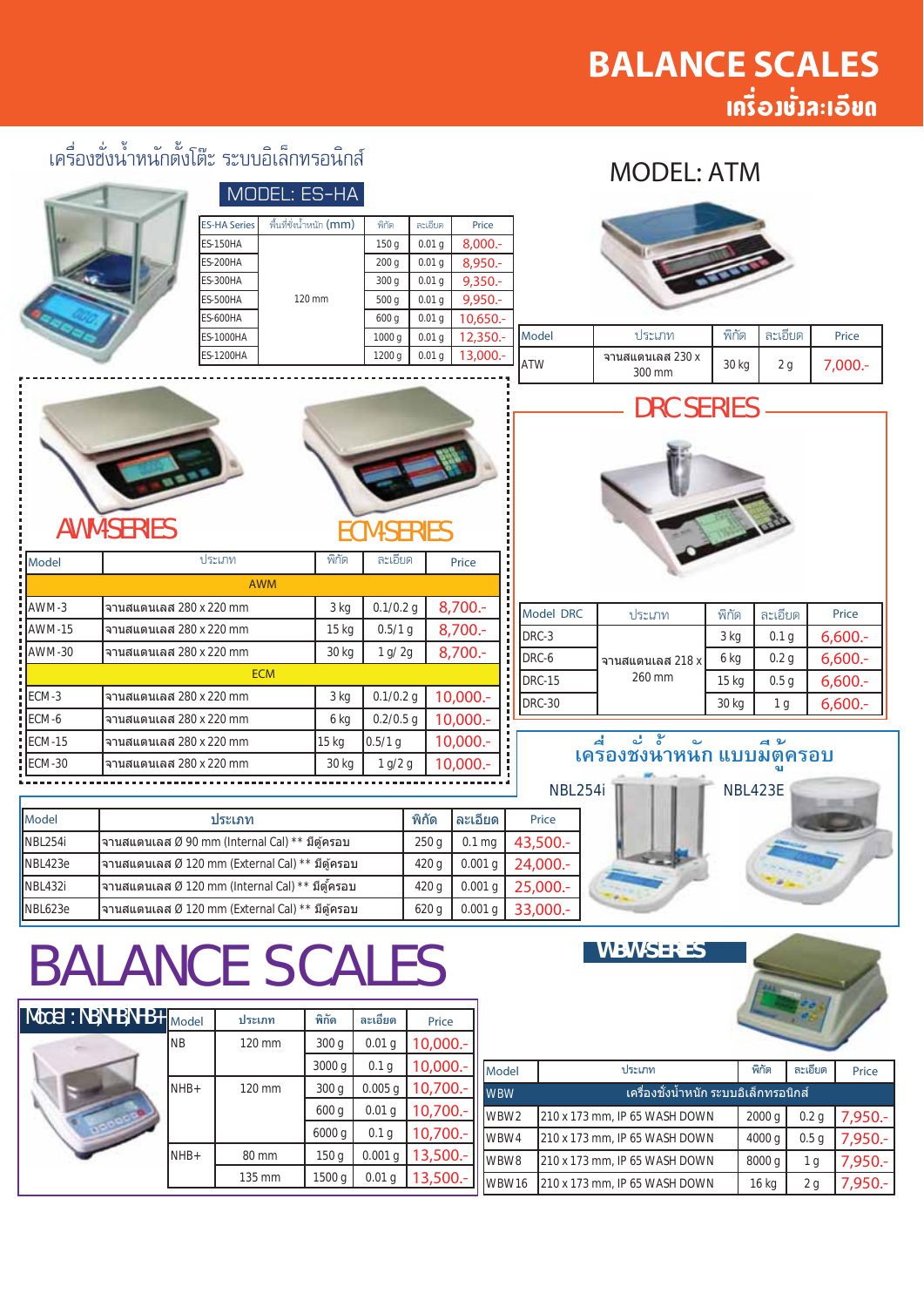# **MILLING MACHINE**

- 1. Spindle Speeds (RPM) : 80-2720 (10 Speeds)
- 2. Spindle and Head Spindle Taper R-8 or ISO 30 Quill Diameter 3.375" 86mm Quill Feeds (3) .0015", .003", .006" .04mm, .08mm, .15mm Quill Travel 5" 127mm
- 3. Working Surface 10"x50"
- 254x1270mm
- 4. Table T-slot (3)
- Longitudinal Travel 35" 890mm
- 5. 15.1 Cross Travel (Hardened and ground way)
- 384mm

407mm

**Features** 1. Spindle Speeds

2. Spindle and Head Spindle Taper ISO 40 Quill Diameter 3.937" 100mm

 Quill Feeds (3) .0015", .003", .006" .04mm, .08mm, .15mm Quill Travel 5" 127mm 3. Working Surface 10"x50" 254x1270mm

 Longitudinal Travel 35" 890mm 5. 16" Cross Travel (Hardened and ground way)

4. Table T-slot (3)

407mm

1. Spindle Speeds (RPM) : 80-3600 (10 Speeds) 2. Spindle and Head Spindle Taper ISO 40 Quill Diameter 3.937" 100mm Quill Feeds (3) .0015", .003", .006" .04mm, .08mm, .15mm Quill Travel 5" 127mm 3. Working Surface 10"x50" 254x1270mm 4. Table T-slot (3) Longitudinal Travel 35" 890mm 5. 16" Cross Travel (Hardened and ground way)

(RPM) : 70-500 Low 600-3800 High (Variable Apeed)

- Features **Milling Machine : 3H** 
	- 6. Horsepower 3HP 7. Head Tilt
	- 45 Forward 45 Back
	- 90 Right 90 Left
	- 8. Ram Swivel 360
	- 9. Vertical Travel 16" (Hardened and ground way) 407mm
	- 10. Max Workpiece Weigh 300kg Approx. Machine
	- Weight 1250kg
	- 11. Specifications
	- subject to change without notice



#### **Features** Milling Machine : 5H

- 6. Horsepower 5HP
- 7. Z-Axis Driven Motor
- Provides a rapid feed 800mm/min
- 8. Halogen Lamp (optional)
- 9. Head Tilt
- 45 Forward 45 Back 90 Right 90 Left
- 10. Ram Swivel 360
- 11. Vertical Travel 16" (Hardened and ground way)
- 407mm
- 12. Max Workpiece Weigh 340kg Approx. Machine
- Weight 1450kg
- 12. Specifications
- subject to change without notice



#### Milling Machine : 5VH

- 6. Horsepower 5HP
- 7. Z-Axis Driven Motor Provides a rapid feed 800mm/min
- 8. Halogen Lamp (optional)
- 7. Head Tilt
- 45 Forward 45 Back
- 90 Right 90 Left
- 8. Ram Swivel 360
- 9. Vertical Travel 16" (Hardened and ground way) 407mm 10. Max Workpiece
- Weigh 340kg Approx. Machine Weight 1450kg
- 11. Specifications
- subject to change without notice





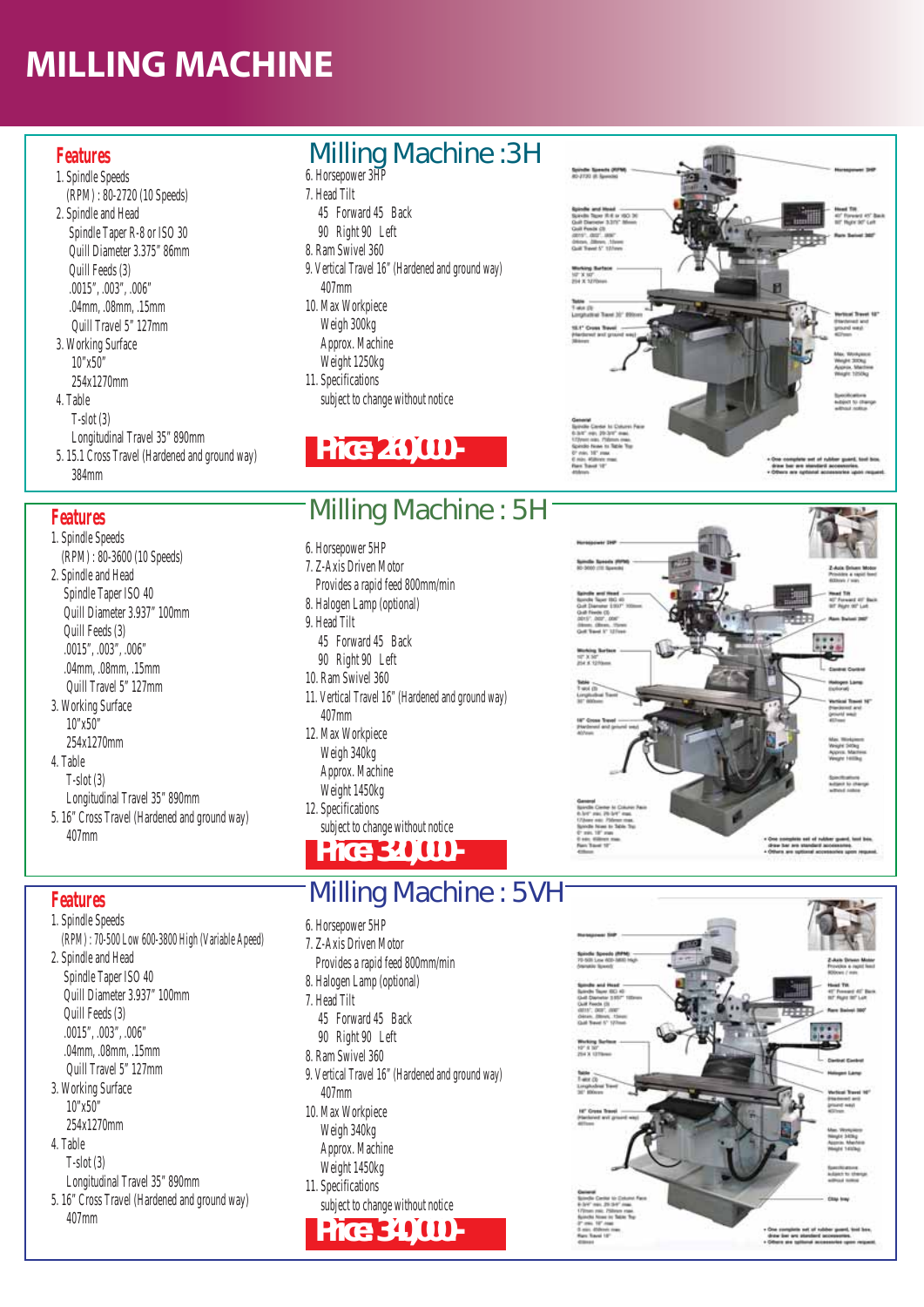### **SAWING MACHINE** ้<br>เครื่อวต*ั*ดษินวานขนาดใหญ<sup>่</sup>

Manual Machine

**Chang line** 

ø

**FK-350**

# **Ferrous Pivot Column Circular Sawing Machine**

| Model                          | <b>FK-350</b>       |                                          |  |  |  |  |
|--------------------------------|---------------------|------------------------------------------|--|--|--|--|
| Saw Blade (H.S.S)              |                     | $0.350 \times 0.32$ mm                   |  |  |  |  |
| R.P.M.(60Hz)                   |                     | 44/88 R.P.M.(2/4P)                       |  |  |  |  |
| Saw Blade Drive Motor          |                     | 1.7/2.2kW, 3Phase, 220V/380V/1460V, 2/4P |  |  |  |  |
| <b>Coolant Dvice</b>           |                     | Coolant Pump 60W                         |  |  |  |  |
| Mode                           | Manual              |                                          |  |  |  |  |
| Weight                         | 320 <sub>kg</sub>   |                                          |  |  |  |  |
| Size (WxDxH)                   | 704x923x1660mm      |                                          |  |  |  |  |
| <b>Cutting Capacity (MAX.)</b> | 90° Cutting         | $45^{\circ}$ Cutting                     |  |  |  |  |
|                                | o Ø114mm □140x100mm | o Ø88mm<br>□85x75mm                      |  |  |  |  |
|                                | $\Box$ 106 x 106 mm | $\Box$ 88 x 88 mm                        |  |  |  |  |
|                                | $\bullet$ ø 50 mm   | $\bullet$ ø 44 mm                        |  |  |  |  |
|                                | ■ 50 x 50 mm        | $\blacksquare$ 44 x 44 mm                |  |  |  |  |
| Price                          |                     | 210,000.-                                |  |  |  |  |

+ Easy operation.

- + Best for cutting thin pipe.
- + Very light and simple structure.
- + Saw blade protecting device.







| Model                          | <b>FK-350SX</b>                           |                                    |  |  |  |  |  |
|--------------------------------|-------------------------------------------|------------------------------------|--|--|--|--|--|
| Saw Blade (H.S.S)              |                                           | 0350 x 032 mm                      |  |  |  |  |  |
| R.P.M.(60Hz)                   |                                           | 44/88 R.P.M.(2/4P)                 |  |  |  |  |  |
| <b>Saw Blade Drive Motor</b>   |                                           | 1.7/2.2kW, 3Phase, 220V/380V, 2/4P |  |  |  |  |  |
| <b>Coolant Dvice</b>           |                                           | Coolant Pump 60W                   |  |  |  |  |  |
| Mode                           | Semi-Auto                                 |                                    |  |  |  |  |  |
| Weight                         | 360 kg                                    |                                    |  |  |  |  |  |
| Size (WxDxH)                   | 712 x 923 x 1725 mm                       |                                    |  |  |  |  |  |
| <b>Cutting Capacity (MAX.)</b> | 90° Cutting                               | 45° Cutting                        |  |  |  |  |  |
|                                | $0.0114$ mm $-140x100$ mm                 | o Ø88mm<br>$\sqcap$ 85x75mm        |  |  |  |  |  |
|                                | $\Box$ 106 x 106 mm                       | $\Box$ 88 x 88 mm                  |  |  |  |  |  |
|                                | $\bullet$ ø 50 mm                         | $\bullet$ $\alpha$ 44 mm           |  |  |  |  |  |
|                                | ■ 44 x 44 mm<br>$\blacksquare$ 50 x 50 mm |                                    |  |  |  |  |  |
| Price                          |                                           | 210,000 .-                         |  |  |  |  |  |

+ Easy operation.

- + Best for cutting thin pipe.
- + Very light and simple structure.
- + Saw blade protecting device.





*Right 30º Cutting A Left 45º Cutting B*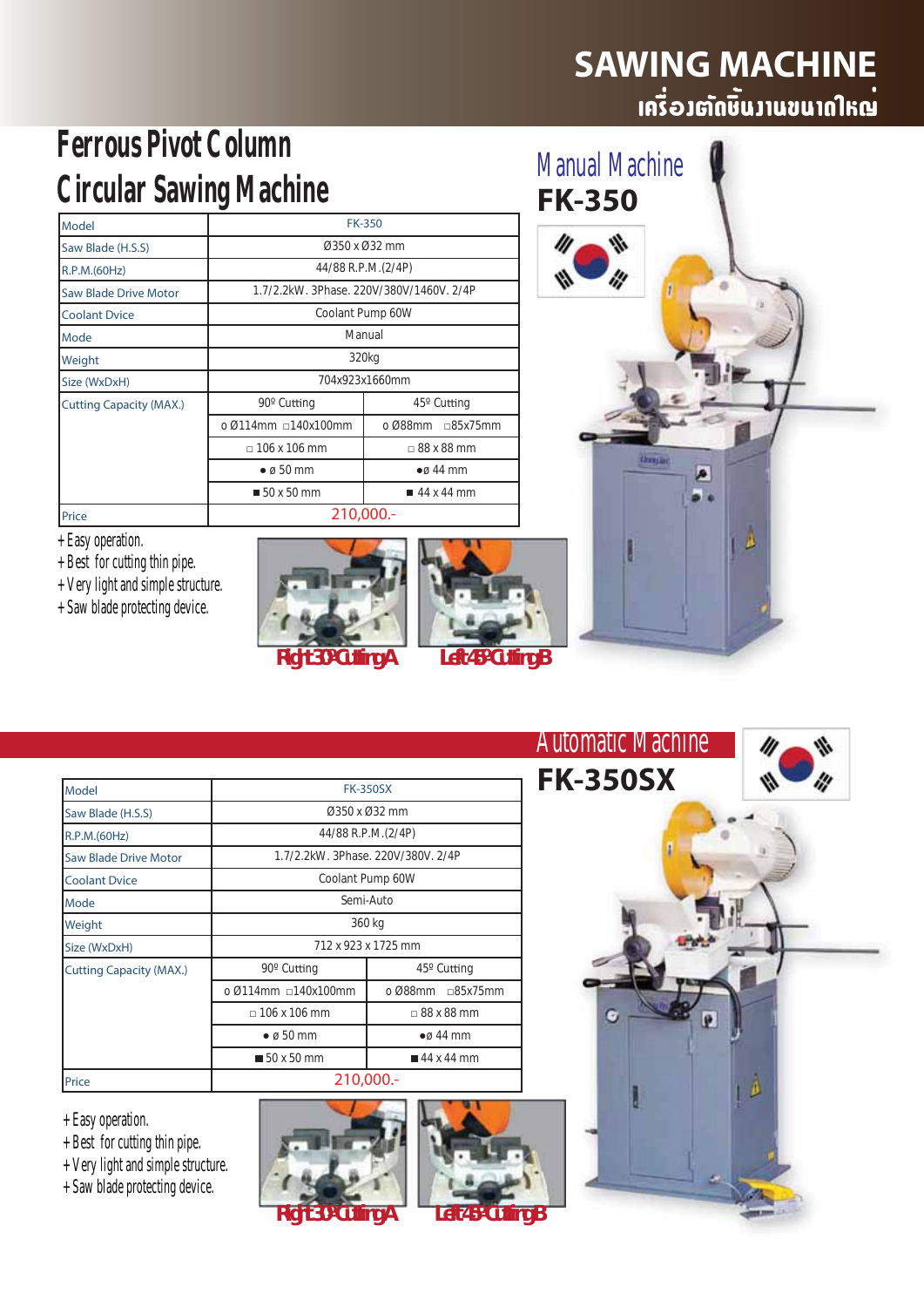# **SAWING MACHINE**

# .<br>ພາໄກແບບເບັນຄົນຂອງອັງຄອ

#### **Ferrous Vertical Column Circular Sawing Machine**

| Model                          |                   | <b>DCS-100</b>           |                                | <b>DCS-125</b>             |  |  |
|--------------------------------|-------------------|--------------------------|--------------------------------|----------------------------|--|--|
| Saw Blade (H.S.S)              |                   | 0315 x 040 mm            |                                | 0370 x 040 mm              |  |  |
| R.P.M.(60Hz)                   |                   | 27/54 R.P.M. (2/4P)      |                                | 27/46 R.P.M.(2/4P)         |  |  |
| Saw Blade Drive Motor          |                   |                          | 1.5kW. 3Phase. 220V/380V/460V. |                            |  |  |
| <b>Coolant Dvice</b>           |                   |                          | Coolant Pump 60W               |                            |  |  |
| Mode                           | Manual            |                          |                                |                            |  |  |
| Weight                         |                   | 350 kg                   | 400 kg                         |                            |  |  |
| Size (WxDxH)                   |                   | 704 x 923 x 1660mm       | 712 x 923 x 1725 mm            |                            |  |  |
| <b>Cutting Capacity (MAX.)</b> | 90° Cutting       | $45^\circ$ Cutting       | 90° Cutting                    | $45^\circ$ Cutting         |  |  |
|                                | $\bullet$ Ø 80 mm | $\bullet$ $\alpha$ 70 mm | $\bullet$ Ø 105 mm             | $\bullet$ Ø 90 mm          |  |  |
|                                | $\Box$ Ø 100 mm   | $\Box$ Ø 90 mm           | $\Box$ Ø 125 mm                | $\Box$ Ø 115 mm            |  |  |
|                                | $\Box$ 90 x 90 mm | $\Box$ 80 x 80 mm        | $\Box$ 116 x 116 mm            | $\sqrt{116 \times 116}$ mm |  |  |
|                                | $\Box$ 140x75mm   | $\Box$ 90 x 75 mm        | $\Box$ 170 x 100 mm            | $\Box$ 170 x 100 mm        |  |  |
| Price                          |                   | 210,000 .-               |                                | 290,000 .-                 |  |  |

W



+ Clean and precise cutting.

- + No burr on the cutting surface.
- + Fast cutting. (Cut 50mm bar within 30sec)
- + No noise, no dust and no smell.
- + Easy angular cutting.
- + Over 20time regrinding of saw blade.
- + High productivity and advantage for automation.

### **Ferrous Vertical Column Circular Sawing Machine**

| Model                          | <b>DCS-125 G</b>        | <b>DCS-125 GL</b>               |  |  |  |
|--------------------------------|-------------------------|---------------------------------|--|--|--|
| Saw Blade (H.S.S)              | 0370 x 040 mm           |                                 |  |  |  |
| R.P.M.(60Hz)                   |                         | 23/46 R.P.M. (2/4P)             |  |  |  |
| <b>Saw Blade Drive Motor</b>   |                         | 1.5 kW. 3Phase, 220V/380V, 2/4P |  |  |  |
| <b>Coolant Dvice</b>           | Coolant Pump 60W        |                                 |  |  |  |
| Mode                           | Converter / Manual Vise | Converter / Air Vise            |  |  |  |
| Weight                         | 580 kg                  | 585 kg                          |  |  |  |
| Size (WxDxH)                   |                         | 760 x 1050 x 1640 mm            |  |  |  |
| <b>Cutting Capacity (MAX.)</b> | 90° Cutting             | $45^\circ$ Cutting              |  |  |  |
|                                | $\bullet$ Ø105 mm       | $\bullet$ Ø90 mm                |  |  |  |
|                                | $\circ$ $\alpha$ 125 mm | $\circ$ Ø 110 mm                |  |  |  |
|                                | $\Box$ 116 x 116 mm     | $-108 \times 108$ mm            |  |  |  |
|                                | $-170 \times 100$ mm    | $-130 \times 90$ mm             |  |  |  |
| Price                          | 350,000.-               | 390,000 .-                      |  |  |  |

+ Clean and precise cutting.

- + No burr on the cutting surface.
- + Fast cutting. (Cut 50mm bar within 30sec)
- + No noise, no dust and no smell.
- + Easy angular cutting.
- + Over 20time regrinding of saw blade.



Air = Semi Auto, Vise = Manual, Cutting = Autometic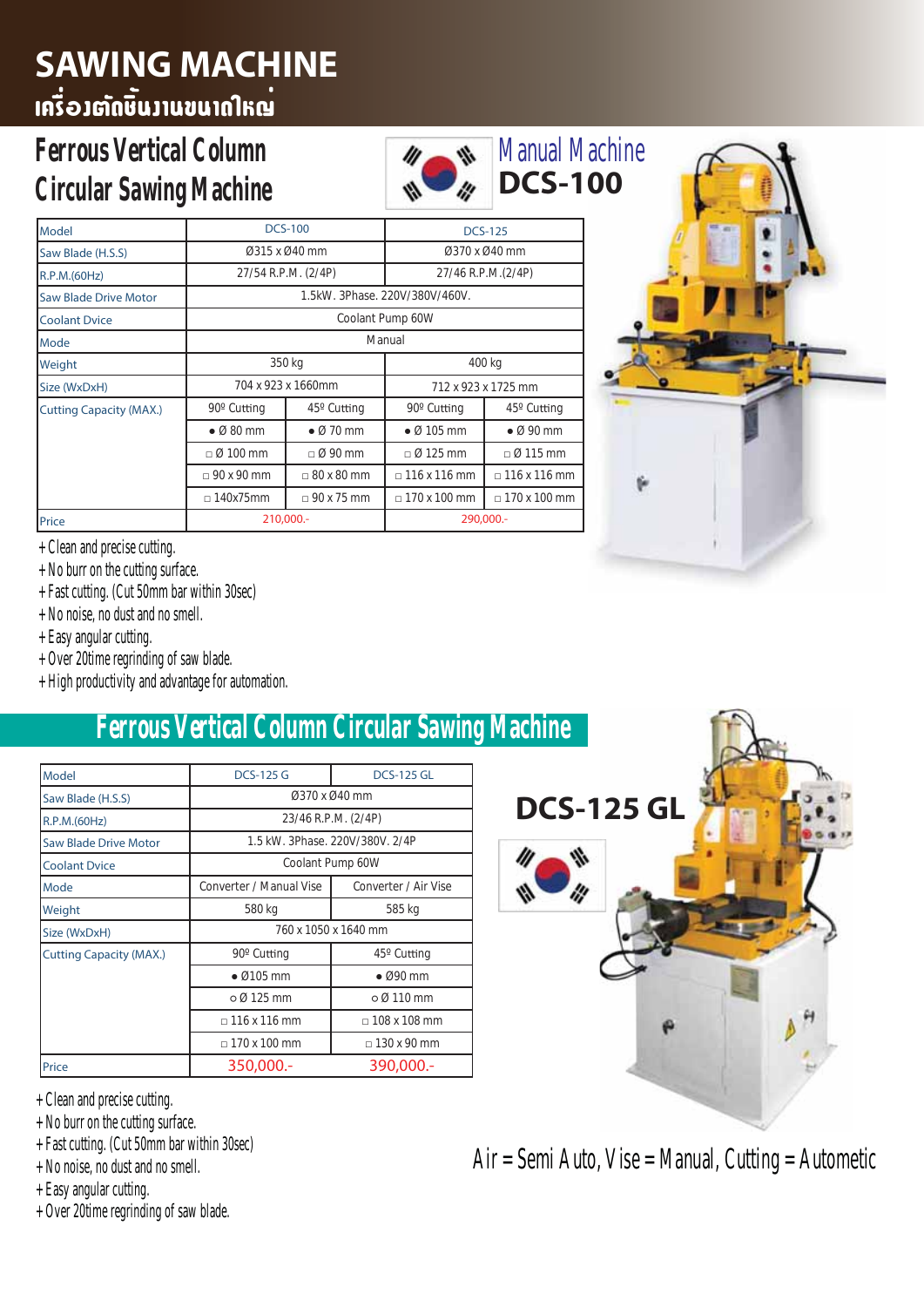### **RIVERTING MACHINE** ้เครื่อง<del>ข้ำหัว</del>รีเวท

| Pneumatic RivetingMachine                            |                            |  |  |  |  |  |  |
|------------------------------------------------------|----------------------------|--|--|--|--|--|--|
| <b>DR-105V</b>                                       | <b>DR-105H</b>             |  |  |  |  |  |  |
| <b>Vertical</b>                                      | Horizontal                 |  |  |  |  |  |  |
|                                                      | Ø3~Ø5mm (Less Ø5mm)        |  |  |  |  |  |  |
|                                                      | $20 - 40$ mm               |  |  |  |  |  |  |
| $0.1 - 9.9$ s/cycle                                  |                            |  |  |  |  |  |  |
| $0.5$ ton (5 $kg/cm2$ )                              |                            |  |  |  |  |  |  |
| $0.005$ (5kg/cm <sup>2</sup> m <sup>3</sup> /stroke) |                            |  |  |  |  |  |  |
| $45 - 165$ mm                                        |                            |  |  |  |  |  |  |
|                                                      | (3Phase)220V/380V          |  |  |  |  |  |  |
|                                                      | $0.40$ k $Wx4P$            |  |  |  |  |  |  |
|                                                      | $2 - 5$ kg/cm <sup>2</sup> |  |  |  |  |  |  |
|                                                      | 310x180mm                  |  |  |  |  |  |  |
| 115 kg<br>62 kg                                      |                            |  |  |  |  |  |  |
| 320 x 386 x 1200 mm                                  | 164 x 715 x 368 mm         |  |  |  |  |  |  |
| 185,000.-                                            | 195,000.-                  |  |  |  |  |  |  |
|                                                      |                            |  |  |  |  |  |  |

+ Specially designed and precisely manufactured, Dongjin Riveting machine offers low noise. neat and clean surface of rivet and high precision riveting jobs.

+ Dongjin has manufactured various types of punches (anvils) and special type of punch (anvils) is available upon your request.

|        | OPTION        | DR-105H/D |
|--------|---------------|-----------|
|        | <b>B</b> type |           |
|        |               |           |
| C type | D type        |           |

![](_page_6_Picture_5.jpeg)

![](_page_6_Picture_6.jpeg)

### Pneumatic RivetingMachine

| Specification                  | <b>DR-110V</b>                                     | <b>DR-110H</b>             |  |  |
|--------------------------------|----------------------------------------------------|----------------------------|--|--|
|                                | <b>Vertical</b>                                    | Horizontal                 |  |  |
| Riveting Capacity (Mild Steel) | Ø6~Ø10mm (Less Ø10mm)                              |                            |  |  |
| <b>Stroke</b>                  |                                                    | $30 - 50$ mm               |  |  |
| Range of Timer                 |                                                    | $0.1 - 9.9$ s/cycle        |  |  |
| <b>Output Force</b>            |                                                    | $1.4$ ton (5 $kg/cm2$ )    |  |  |
| Air Consumption                | 0.008 (5kg/cm <sup>2</sup> m <sup>3</sup> /stroke) |                            |  |  |
| Open Height                    | 125~230mm                                          |                            |  |  |
| Power                          |                                                    | (3Phase)220V/380V          |  |  |
| Spindle Motor                  |                                                    | $0.75$ kWx4P               |  |  |
| Air Pressure                   |                                                    | $2 - 5$ kg/cm <sup>2</sup> |  |  |
| Bolster (W x D)                |                                                    | 480x310mm                  |  |  |
| Weight                         | 275 kg<br>138 kg                                   |                            |  |  |
| Size (W x D x H)               | 490 x 605 x 1300 mm<br>224 x 865 x 440 mm          |                            |  |  |
| Price                          | 270,000.-                                          | 260,000 .-                 |  |  |

![](_page_6_Picture_9.jpeg)

#### OPTION

![](_page_6_Picture_11.jpeg)

![](_page_6_Picture_12.jpeg)

+ Specially designed and precisely manufactured, Dongjin Riveting machine offers low noise. neat clean surface of rivet and high precision riveting jobs.

+ Dongjin has manufactured various types of punches (anvils) and special type of punch (anvils) is available upon your request.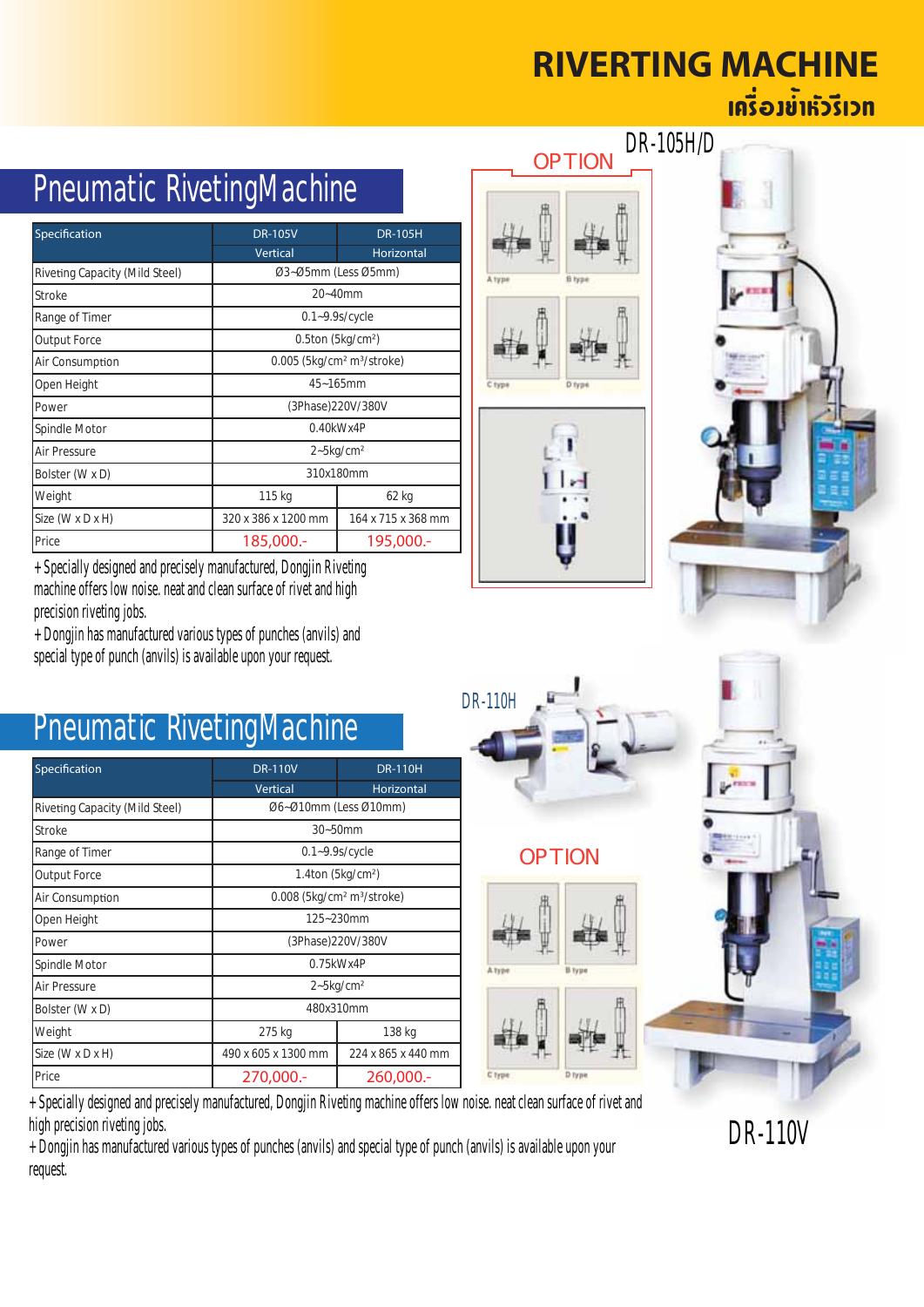## **RIVERTING MACHINE** ้เครื่องข<sup>้</sup>ำหัวรีเวท

# Hydraulic Riveting Machine

+ Compact and easy to install.

+ Powerful and smooth riveting job due to the hydraulic system.

+ The special design protects the hydraulic pump and valves and makes low noise.

| Specitication                         | <b>DRH-106V</b>     | <b>DRH-106H</b>         | <b>DRH-110V</b>     | <b>DRH-110H</b>         |  |  |
|---------------------------------------|---------------------|-------------------------|---------------------|-------------------------|--|--|
|                                       | Vertical            | Horizontal              | Vertical            | Horizontal              |  |  |
| <b>Riveting Capacity (Mild Steel)</b> |                     | Ø4~Ø6mm (Less Ø6mm)     |                     | 06~010mm (Less 010mm)   |  |  |
| <b>Stroke</b>                         |                     |                         | $0-35$ mm           |                         |  |  |
| <b>Range of Timer</b>                 |                     |                         | $0.1 - 9.9s/cycle$  |                         |  |  |
| <b>Output Force</b>                   | 0.7ton              |                         |                     | 1.5ton                  |  |  |
| <b>Open Height</b>                    | 80-180 mm           |                         | 46-240 mm           |                         |  |  |
| Power                                 |                     |                         | (3Phase) 220V/380V  |                         |  |  |
| <b>Spindle Motor</b>                  |                     | 0.40k W x 4P            | 0.75 W x 4P         |                         |  |  |
| <b>Hydraulic Motor</b>                |                     | 0.75k W x 4P            | 0.75k W x 4P        |                         |  |  |
| Max. Pressure                         |                     | $60$ kg/cm <sup>2</sup> |                     | $70$ kg/cm <sup>2</sup> |  |  |
| Bolster (WxD)                         |                     | 270 x 180mm             | 300 x 150 mm        |                         |  |  |
| Weight                                | 197 kg              | 80 kg                   | 430 kg              | 95 kg                   |  |  |
| Size (WxDxH)                          | 400 x 634 x 1007 mm | 176 x 683 x 231 mm      | 500 x 760 x 1678 mm | 215 x 753 x 223 mm      |  |  |
| Price                                 | 320,000 .-          | 290,000 .-              | 370,000 .-          | 350,000.-               |  |  |

![](_page_7_Picture_6.jpeg)

# Hydraulic Riveting Machine

- + Compact and easy to install.
- + Powerful and smooth riveting job due to the hydraulic system.
- + The special design protects the hydraulic pump and valves and makes low noise.

| Specitication                         | <b>DRH-115V</b>            | <b>DRH-115H</b>         | <b>DRH-120V</b>      |  |  |  |
|---------------------------------------|----------------------------|-------------------------|----------------------|--|--|--|
|                                       | Vertical                   | Horizontal              |                      |  |  |  |
| <b>Riveting Capacity (Mild Steel)</b> |                            | Ø11-Ø15mm (Less Ø15mm)  | Ø10~Ø21mm            |  |  |  |
| <b>Stroke</b>                         |                            | $0-45$ mm               | $0-70$ mm            |  |  |  |
| <b>Range of Timer</b>                 |                            | $0.1 - 9.9s/cycle$      | $0.5 - 9.9s/cycle$   |  |  |  |
| <b>Output Force</b>                   |                            | $2.5$ ton               |                      |  |  |  |
| <b>Open Height</b>                    | 100-300 mm                 |                         |                      |  |  |  |
| Power                                 | (3Phase) 220V/380V         |                         |                      |  |  |  |
| <b>Spindle Motor</b>                  |                            | 2.2k W x 4P             |                      |  |  |  |
| <b>Hydraulic Motor</b>                | 1.5k W x 4P<br>2.2k W x 4P |                         |                      |  |  |  |
| Max. Pressure                         |                            | $70$ kg/cm <sup>2</sup> | 76kg/cm <sup>2</sup> |  |  |  |
| <b>Bolster (WxD)</b>                  |                            | 400 x 280 mm            |                      |  |  |  |
| Weight                                | 940 kg<br>250 kg           |                         | 1500 kg              |  |  |  |
| Size (WxDxH)                          | 680 x 1000 x 2052 mm       | 220 x 1007 x 205 mm     | 730 x 1110 x 2325 mm |  |  |  |
| Price                                 | 490,000 .-                 | 450,000 .-              | 650,000 .-           |  |  |  |

#### MODEL: DRH-120V

![](_page_7_Picture_13.jpeg)

## MODEL: DRH-110V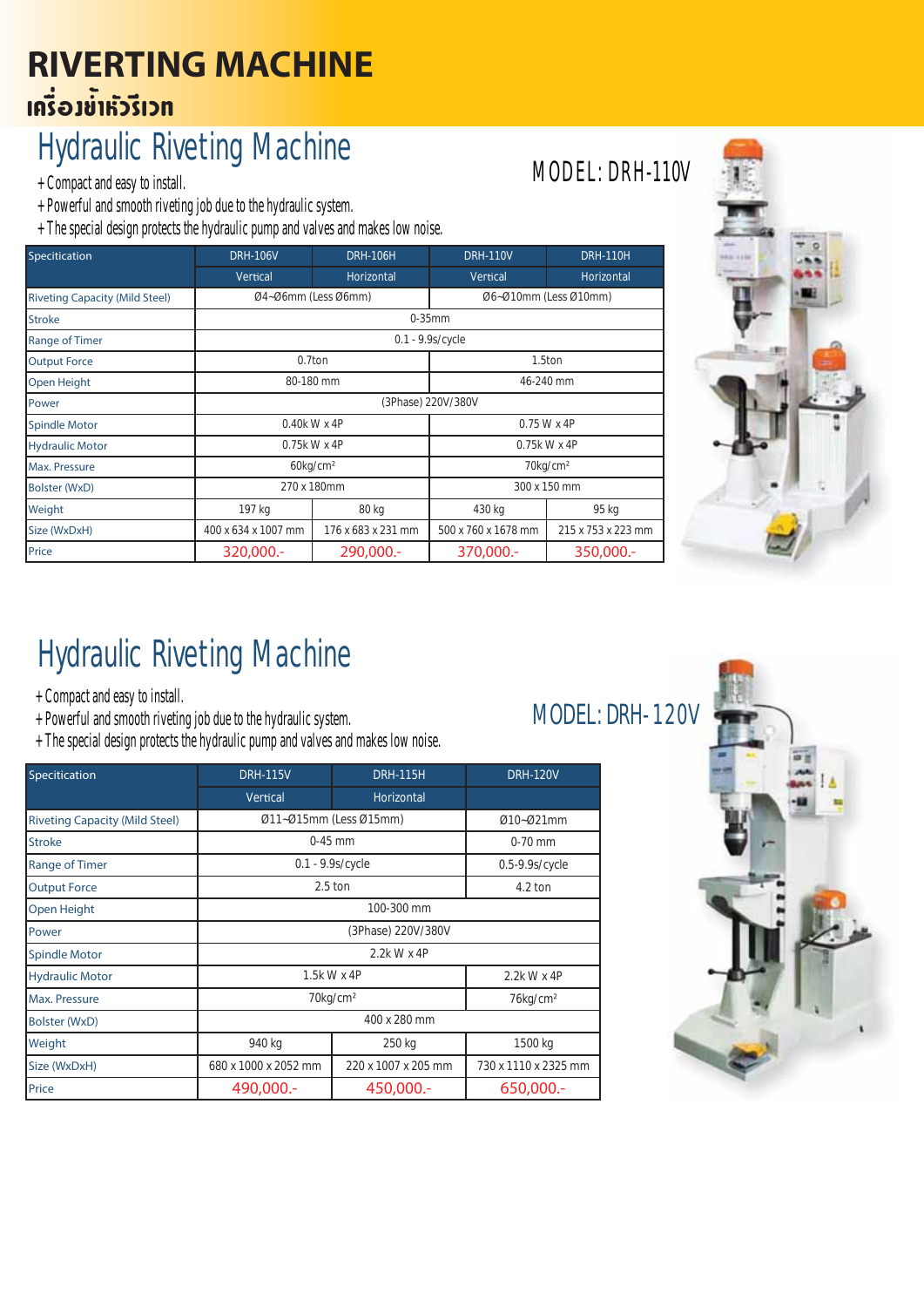# **HAND PRESS MACHINE**

#### เครื องปั มแบบคันโยกมือ ่<br>่<br>วันเป็น เพื่อน เพื่อน เพื่อน เพื่อน เพื่อน เพื่อน เพื่อน เพื่อน เพื่อน เพื่อน เพื่อน เพื่อน เพื่อน เพื่อน เพ ່.

# SP-CL SERIES

![](_page_8_Picture_3.jpeg)

#### ติดต่อสอบถาม สายด่วน 082-1288881, 081-7731860หรือ OFFICE 02-9744354-6

![](_page_8_Picture_5.jpeg)

![](_page_8_Figure_6.jpeg)

![](_page_8_Picture_7.jpeg)

|                    |          |          | $B^*T$            |              | D             |                     |                   |              |                   |        |           |
|--------------------|----------|----------|-------------------|--------------|---------------|---------------------|-------------------|--------------|-------------------|--------|-----------|
| Model<br>Parameter | Pressure | Travel   | <b>Table Size</b> | Spindle Span | Height adjust | Install<br>aperture | Table<br>aperture | T Slot width | Machine<br>height | Weight | Price     |
|                    | KN       | mm       | mm                | mm           | mm            | mm                  | mm                | mm           | mm                | Kg     |           |
| SP-CL1             | 2.8      | $0 - 70$ | 150 x 110         | 86           | $80 - 210$    | 10 H7               | 20 H7             | 10           | 400               | 22     | 35,000 .- |
| SP-CL <sub>2</sub> |          | $0 - 80$ | $150 \times 110$  | 86           | $120 - 260$   | 10 H7               | 20 H7             | 10           | 450               | 23     | 38,000 .- |
| SP-CL3             | 3.2      | $0 - 80$ | 185 x 115         | 86           | 145 - 380     | 10 H7               | 20 H7             | 10           | 560               | 31     | 40,000.-  |

![](_page_8_Picture_9.jpeg)

# SP-G SERIES

|           |                 | A        | $B^*T$    |            | D           |          |          | G     | Н      |         |           |       |
|-----------|-----------------|----------|-----------|------------|-------------|----------|----------|-------|--------|---------|-----------|-------|
| Model     | <b>Pressure</b> | Travel   |           | Table Size | Spindle     | Height   | Install  | Table | T Slot | Machine | Weight    | Price |
| Parameter |                 |          |           | Span       | adjust      | aperture | aperture | width | height |         |           |       |
|           | ΚN              | mm       | mm        | mm         | mm          | mm       | mm       | mm    | mm     | Кg      |           |       |
| $SP-G1$   | 15              | $0 - 45$ | 150 x 110 | 86         | $80 - 210$  | 10 H7    | 20 H7    | 10    | 444    | 23      | 35,000.-  |       |
| $SP-G2$   | 15              | $0 - 60$ | 150 x 110 | 86         | $80 - 265$  | 10 H7    | 20 H7    | 10    | 494    | 25      | 38,000.-  |       |
| $SP-G3$   | 15              | $0 - 60$ | 185 x 115 | 86         | $120 - 360$ | 10 H7    | 20 H7    | 10    | 604    | 31      | 40,000 .- |       |

![](_page_8_Picture_12.jpeg)

![](_page_8_Picture_13.jpeg)

## SPJ-SERIES

| Model              | SPJ01-005          | SPJ01-02          | SPJ03-06A          | SPJ03-07           | SPJ03-08           | SPJ03-13           |
|--------------------|--------------------|-------------------|--------------------|--------------------|--------------------|--------------------|
| Press force (KN)   | 0.5                | 2                 | 6                  | 7                  | 8                  | 13                 |
| Max height (mm)    | 110                | 110               | 160                | 220                | 88                 | 180                |
| Adjust height (mm) | 80                 | 80                | 90                 | 130                | 25                 | ± 40               |
| Travel (mm)        | 32                 | 32                | 30                 | 40                 | 30                 | 50                 |
| Adjust travel (mm) | 20                 | 20                |                    |                    |                    |                    |
| Throat Depth (mm)  | 60                 | 65                | 100                | 120                | 60                 | 140                |
| Hole Size (mm)     | $\phi$ 10 x 20     | $\phi$ 12 x 25    | $\phi$ 12 x 35     | $\phi$ 12 x 40     | $\phi$ 20 x 45     | $\phi$ 12 x 35     |
| Table Size (mm)    | $100 \times 160$   | 120 x 170         | $165 \times 160$   | 180 x 150          | 215 x 120          | 210 x 210          |
| Over Size (mm)     | 170 x 160<br>x 275 | 190 x 220<br>x290 | 265 x 210<br>x 480 | 190 x 320<br>x 450 | 320 x 297<br>x 555 | 350 x 230<br>x 505 |
| Weight (KG)        | 10                 | 13.5              | 35                 | 40                 | 30                 | 52                 |
| Price              | 25,000 .-          | 29,000.-          | 30,000.-           | 32,000 .-          | 33,000 .-          | 35,000.-           |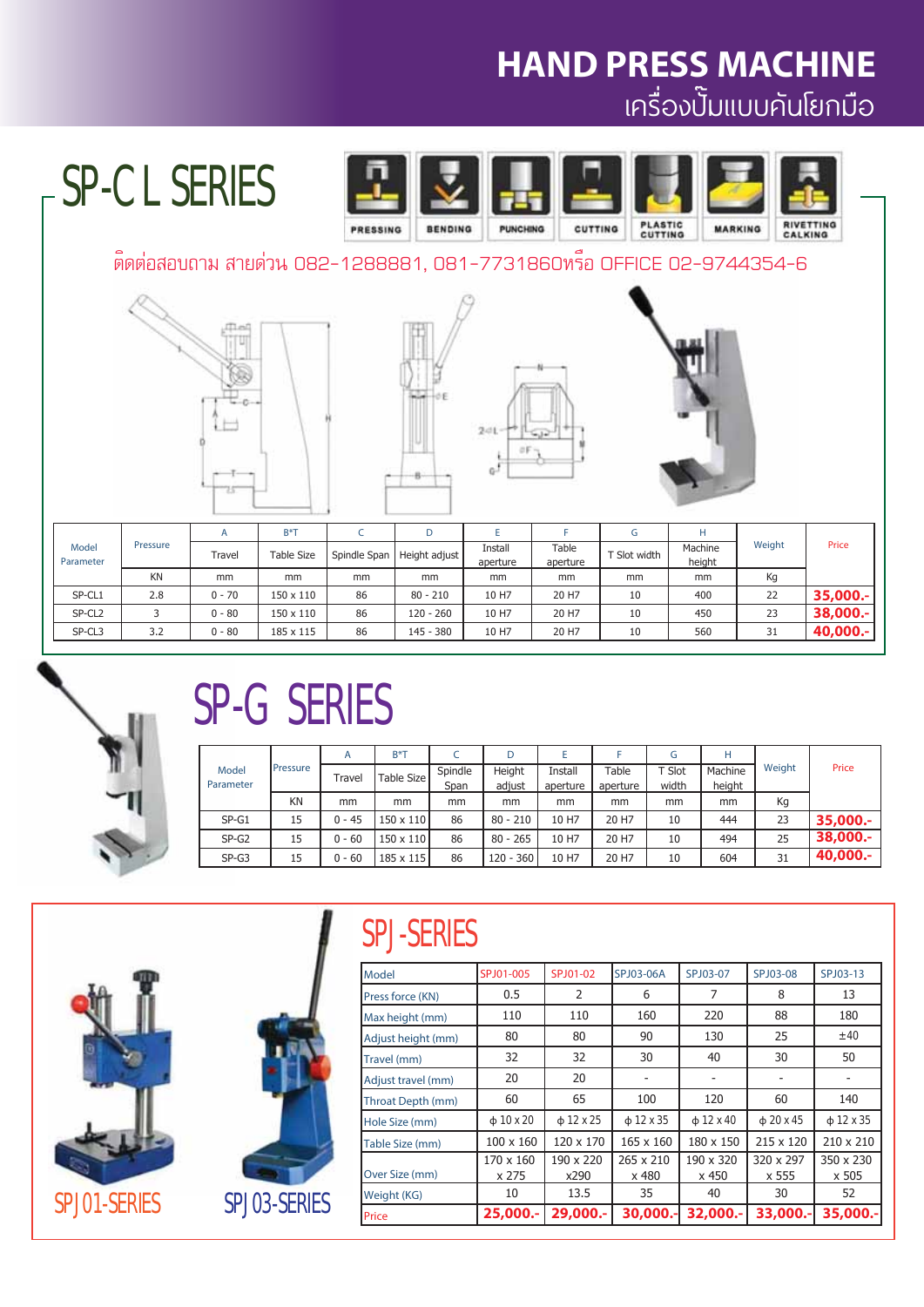# HYDRAULIC PRESS MACHINE

| Specification                | $DHP-3$              | DHP-5                 |  |  |  |
|------------------------------|----------------------|-----------------------|--|--|--|
| <b>Output Force</b>          | 3 ton                | 5 ton                 |  |  |  |
| <b>Stroke</b>                |                      | 150 mm                |  |  |  |
| Open Height                  |                      | 300 mm                |  |  |  |
| Down Ram Speed (H/L)         | 178/74 mm/s          | 156/48mm/s            |  |  |  |
| Up ram Speed                 | $127$ mm/s           | $70$ mm/s             |  |  |  |
| Bolster (W x D)              | 500 x 350 mm         |                       |  |  |  |
| <b>Max Pressure</b>          | 80kg/cm <sup>2</sup> | 98kg/cmm <sup>2</sup> |  |  |  |
| <b>Upward Force</b>          | $1.8 \text{ ton}$    | $3.5$ ton             |  |  |  |
| <b>Working Fluid</b>         |                      | Hydraulic Oil #46     |  |  |  |
| Power                        |                      | (3 Phase) 220V/380V   |  |  |  |
| Hyd. Moter                   | 1.5k W x 4P          | 2.2k W x 4P           |  |  |  |
| Weight                       | 520 kg               | 620 kg                |  |  |  |
| Size $(W \times D \times H)$ | 720 x 820 x 1904 mm  | 720 x 820 x 1959 mm   |  |  |  |
| Price                        | 420,000.-            | 430,000 .-            |  |  |  |

| Specification        | DHP-3N               | DHP-5N                |  |  |  |  |
|----------------------|----------------------|-----------------------|--|--|--|--|
| <b>Output Force</b>  | 3 ton                | 5 ton                 |  |  |  |  |
| <b>Stroke</b>        |                      | 150 mm                |  |  |  |  |
| Open Height          |                      | 300 mm                |  |  |  |  |
| Down Ram Speed (H/L) | $156/65$ mm/s        | $133/41$ mm/s         |  |  |  |  |
| Up ram Speed         | $111$ mm/s           | $60$ mm/s             |  |  |  |  |
| Bolster (W x D)      | 450 x 360 mm         |                       |  |  |  |  |
| <b>Max Pressure</b>  | 80kg/cm <sup>2</sup> | 98kg/cmm <sup>2</sup> |  |  |  |  |
| <b>Upward Force</b>  | $1.8 \text{ ton}$    | $3.5$ ton             |  |  |  |  |
| <b>Working Fluid</b> |                      | Hydraulic Oil #46     |  |  |  |  |
| Power                |                      | (3 Phase) 220V/380V   |  |  |  |  |
| Hyd. Moter           |                      | 1.5k W x 4P           |  |  |  |  |
| Weight               | 350 kg               | 360 kg                |  |  |  |  |
| Size (W x D x H)     | 150 x 640 x 1052 mm  | 450 x 640 x 1052 mm   |  |  |  |  |
| Price                | 275,000 .-           | 280,000 .-            |  |  |  |  |

#### **Specification DHP-10M DHP-15M DHP-20M Output Force 10 ton** 15 ton **15 ton** 20 ton **Stroke Open Height Down Ram Speed (H/L)** 212/17mm/s 212/20 mm/s 185/19 mm/s **Up ram Speed** 123 mm/s 110 mm/s 110 mm/s **Bolster (W x D)** 600 x 360 mm Max Pressure **132kg/cm<sup>2</sup>** 145kg/cm<sup>2</sup> 146kg/cm<sup>2</sup> 160kg/cm<sup>2</sup> **Upward Force** 2.2 ton 2.7 ton 3.3 ton **Working Fluid Power Hyd. Moter** 3.75k W x 4P Weight 950 kg 1250 kg 1600 kg **Size (W x D x H)** 720 x 870 x 2069 mm  $740$  x 880 x 2091 mm 820 x 970 x 2195 mm Price **490,000.- 550,000.- 590,000.-**2.2k W x 4P 600 x 360 mm 350 mm  $\frac{150}{mm}$ Hydraulic Oil #46 (3 Phase) 220V/380V

## **Specification DHP-3 DHP-5** MODEL: DHP-5

![](_page_9_Picture_6.jpeg)

ilanı

#### **MODEL: DHP-3N**

 +Opto-Electronic safe device. OPTION

+Opto-Electronic safe device. +Air cooler/ Water cooler.

OPTION

+Stroke distance can be changed

+Open Height can be changed

+Heater.

+Pressure switch.

by request.

 by request. +PLC Control system.

- +Air cooler/ Water cooler.
- +Heater.
- +Pressure switch. +Stroke distance can be changed
- by request. +Open Height can be changed
- by request.
- +PLC Control system.

### MODEL: DHP-15M

#### OPTION

- + Opto-Electronic safe device. + Air cooler/ Water cooler.
- + Heater.
- + Pressure swich.
- + Stroke distance can be changed by request.
- + Open Height can be changed by request.
	- + Throttle valve
	- + Guided Ram
- + PLC Control system

![](_page_9_Picture_25.jpeg)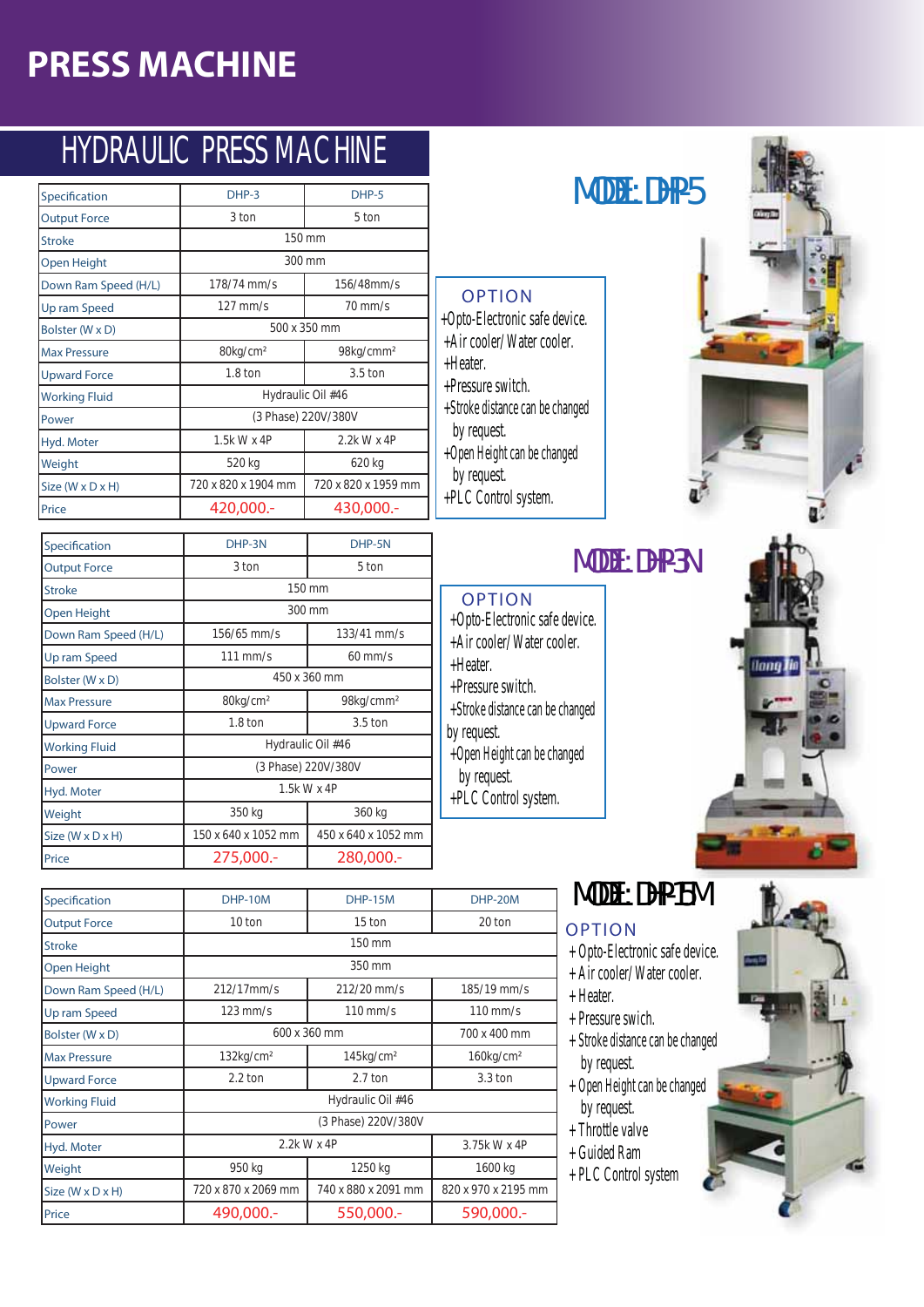## HYDRAULIC PRESS MACHINE

**Price 590,000.- 790,000.-**

**Stroke Open Height**

**Working Fluid Power**

**Specification DHP-10H DHP-20H DHP-40H DHP-50H** Output Force **10** ton 20 ton 40 ton 50 ton

**Down Ram Speed (H/L)** 304/28 mm/s 232/14 mm/s 127/12 mm/s 126/11 mm/s **Up ram Speed** 361 mm/s 235 mm/s 117 mm/s 110 mm/s

350 mm 200 mm

(3 Phase) 220V/380V Hydraulic Oil #46

**Max Pressure** 103kg/cm² 98kg/cm² 126kg/cm² 143kg/cm² **Upward Force** 0.7 ton 1.2 ton 3.8 ton 4.6 ton

**Hyd. Moter** 2.2k W x 4P 3.75k W x 4P 5.5k W x 4P 5.5k W x 4P Weight 1307 kg 1765 kg 2200 kg 2600 kg Size (W x D x H) (mm) 720 x 870 x 2362 950 x 975 x 2511 1120 x 1120 x 2638 1000 x 1300 x 2800

Bolster (W x D) 480 x 400 mm 500 x 440 mm 600 x 400 mm

| DHP-20H |  |  |
|---------|--|--|
|         |  |  |

![](_page_10_Picture_3.jpeg)

#### **OPTION**

- $+$  Opto-Electronic safe device.  $+$  Stroke distance can be changed by request.
	- + Open Height can be changed by request.
	- + Throttle valve
	- + PLC Control system

![](_page_10_Picture_9.jpeg)

![](_page_10_Picture_10.jpeg)

# SERVO PRESS MACH

| DJP-3AH                        |                                      |            |                          |  |  |  |  |  |  |
|--------------------------------|--------------------------------------|------------|--------------------------|--|--|--|--|--|--|
| Specification                  | DSP-3A                               | DSP-5A     | DSP-5AH                  |  |  |  |  |  |  |
| <b>Output Force</b>            | 3 ton<br>5 ton                       |            |                          |  |  |  |  |  |  |
| <b>Stroke</b>                  | 200 mm                               |            |                          |  |  |  |  |  |  |
| Open Height                    | 350 mm<br>350 mm                     |            |                          |  |  |  |  |  |  |
| Ram Approach Speed             | $0.1 - 150$ mm/s<br>$0.1 - 120$ mm/s |            |                          |  |  |  |  |  |  |
| <b>Ram Press Speed</b>         | $0.1 - 50$ mm/s                      |            |                          |  |  |  |  |  |  |
| <b>Adjusting Stroke</b>        |                                      |            | $0.1 - 100$ mm/s         |  |  |  |  |  |  |
| <b>Servo Motor &amp; Drive</b> |                                      | 3.5 kW     | 5kW                      |  |  |  |  |  |  |
| <b>Shank Hole</b>              |                                      |            | Ø32x52mm                 |  |  |  |  |  |  |
| Width                          | 180 mm                               |            | 180 mm                   |  |  |  |  |  |  |
| Bolster (W x D)                | 500 x 360 mm                         |            | 500 x 360 mm             |  |  |  |  |  |  |
| <b>Loading Height</b>          | 900 mm                               |            | 900 mm                   |  |  |  |  |  |  |
| Price                          | 750,000 .-                           | 790,000 .- | 620,000 .-<br>590,000 .- |  |  |  |  |  |  |

+ Air cooler/ Water cooler.

**°µ¤ °µ¤**

 + Heater. + Pressure Swich.

+ The Head of DSP-A can separate and you can purchase the HEAD only (DSP-AH)

+ DSP (Servo Press) is perfect model to apply the automatic line process.

+ It can replace pneumatic, booster press and hydraulic press work and perform the better result.

+ No oil leakage, no noise and low cost maintenance.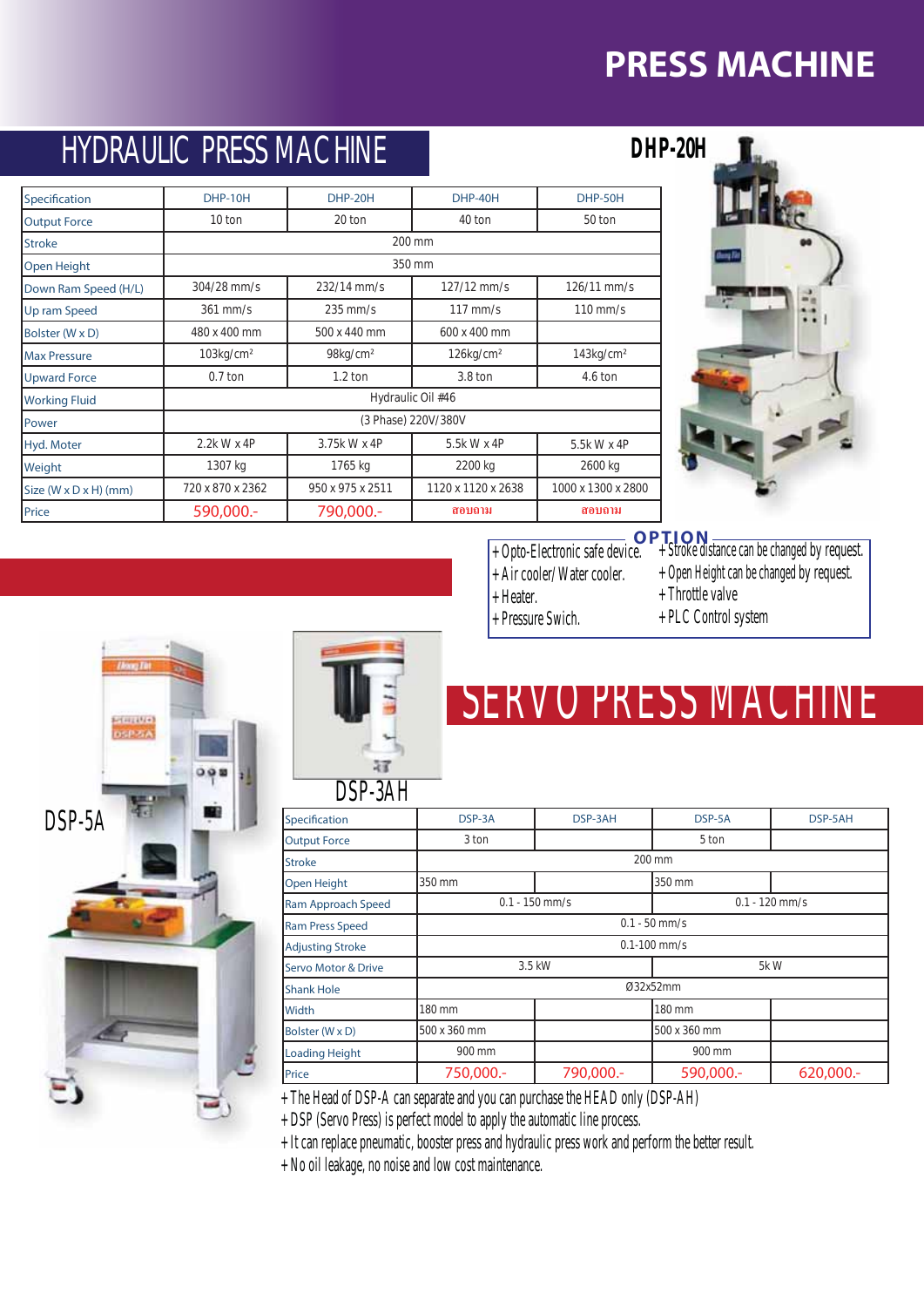### Four Column Type Servo Press Machine

| Specification           | DSP-3AF         | DSP-5AF          |  |  |  |  |
|-------------------------|-----------------|------------------|--|--|--|--|
| <b>Output Force</b>     | 3 ton           | 5 ton            |  |  |  |  |
| <b>Stroke</b>           | 200 mm          |                  |  |  |  |  |
| <b>Open Height</b>      | 350 mm          |                  |  |  |  |  |
| Ram Approach Speed      |                 | $0.1 - 120$ mm/s |  |  |  |  |
| <b>Ram Press Speed</b>  | $0.1 - 50$ mm/s |                  |  |  |  |  |
| <b>Adjusting Stroke</b> |                 | $0.1 - 120$ mm/s |  |  |  |  |
| Servo Motor & Drive     | 4k W / B&R      | 6k W / B&R       |  |  |  |  |
| Width                   |                 | 550 x 450 mm     |  |  |  |  |
| Bolster (W x D)         | 500 x 400 mm    |                  |  |  |  |  |
| <b>Loading Height</b>   |                 | 900 mm           |  |  |  |  |
| Price                   | 790,000.-       | 890,000.-        |  |  |  |  |

- + 4column DSP (Servo Press) is perfect model to apply the automatic line process.
- + It can replace pneumatic, booster press and hydraulic press work and performs the better result.
- + No oil leakage, no noise and low cost maintenance.
- + Monitoring System

![](_page_11_Picture_7.jpeg)

# **DSP-5AF**

### **MODEL SP32**

#### Application & Features

1. This series of hydraulic pressing machine is a universal pressing equipment which is apply to plastic materials pressing. Such as powder products and Plastic products' shaping, cold (hot) extruding metal shaping, stamping sheet connecting, stamping, bending, flanging and correcting etc.

2. The machine has independent power sector of electrical system, centralized control buttons, reslize three mode of operation (adjustment, manual and semi-automatic.)

3. Working presure, pressing speed and slide stroke of the machine can be adjusted according to requirement of process, and also can complete three ways of work: Stretching craft, ejecting and without ejecting technology, each of them has two type of craft: constant pressure and fixed stroke.

4. Action for selection, after been suppressed, process of constant pressure shaping has a function with keeping the pressure, delaying and automatically return.

5. Addition to the above feathers , the ejection cylinder of this series of hydraulic pressing machine, also has

![](_page_11_Picture_17.jpeg)

| <b>Specifications</b> |          | Unit      | SP32-40 | SP32-63 | SP32-100 | SP32-160 | SP32-200 | SP32-315       | SP32-400       | SP32-500 | SP32-630 | SP32-800 | SP32-1000 | SP32-1200 | SP32-1600 | SP32-2000 |
|-----------------------|----------|-----------|---------|---------|----------|----------|----------|----------------|----------------|----------|----------|----------|-----------|-----------|-----------|-----------|
| <b>Rated Pressure</b> |          | KN        | 400     | 630     | 1000     | 1600     | 2000     | 3150           | 4000           | 5000     | 6300     | 8000     | 10000     | 12500     | 16000     | 20000     |
| Knock-out pressure    |          | KN        | 120     | 190     | 190      | 400      | 400      | 630            | 630            | 1000     | 1000     | 1600     | 2000      | 2000      | 2000      | 3200      |
| Max. Hydrailic Press  |          | Mpa       | 25      | 25      | 25       | 25       | 25       | 25             | 25             | 25       | 25       | 25       | 25        | 25        | 25        | 26        |
| Stroke of slide       |          | mm        | 450     | 500     | 600      | 700      | 700      | 800            | 800            | 900      | 900      | 900      | 900       | 900       | 900       | 1300      |
| Stroke of knock-out   |          | mm        | 150     | 200     | 200      | 200      | 250      | 300            | 300            | 350      | 350      | 350      | 400       | 400       | 400       | 500       |
| Distance between      |          | mm        | 700     | 750     | 800      | 900      | 1100     | 1250           | 1250           | 1500     | 1500     | 1500     | 1600      | 1600      | 1600      | 1800      |
| Speed                 | Emply    | mm/s      | 20      | 20      | 22       | 100      | 100      | 100            | 100            | 100      | 80       | 80       | 80        | 80        | 80        | 110       |
|                       | Pressing | mm/s      | 14      | 14      | 14       | 12       | 8        | $6^{\degree}8$ | $5^{\degree}7$ | 5        | 10       | 8        | 10        | $6 - 10$  | $6 - 10$  | $4 - 9$   |
|                       | Return   | mm/s      | 45      | 120     | 47       | 70       | 52       | 60             | 45             | 70       | 60       | 70       | 60        | 50        | 40        | 70        |
| <b>Table Size</b>     | $L-R$    | mm        | 500     | 580     | 720      | 680      | 1000     | 1260           | 1240           | 1400     | 1500     | 1500     | 1580      | 1700      | 2000      | 3200      |
|                       | $F-B$    |           | 460     | 500     | 580      | 620      | 900      | 1200           | 1200           | 1400     | 1500     | 1400     | 1600      | 1600      | 1600      | 2200      |
| Overall               | Length   |           | 2000    | 2400    | 2500     | 2700     | 3100     | 3235           | 3235           | 4060     | 4200     | 4800     | 5250      | 5250      | 5800      | 4500      |
|                       | Wide     | mm        | 1300    | 1400    | 1500     | 1700     | 1800     | 2060           | 2200           | 3520     | 4200     | 4000     | 3800      | 3800      | 4000      | 3200      |
|                       | Height   |           | 2600    | 3100    | 2950     | 3400     | 3500     | 4295           | 4500           | 4995     | 5600     | 6000     | 6800      | 7000      | 6200      | 7200      |
| <b>Motor Power</b>    |          | <b>KW</b> | 5.5     | 7.5     | 7.5      | 7.5      | 15       | 15             | 15             | 37       | 44       | 60       |           |           |           |           |
|                       |          |           |         |         |          |          |          |                |                |          |          |          |           |           |           |           |

**PRICE: 450,000.-**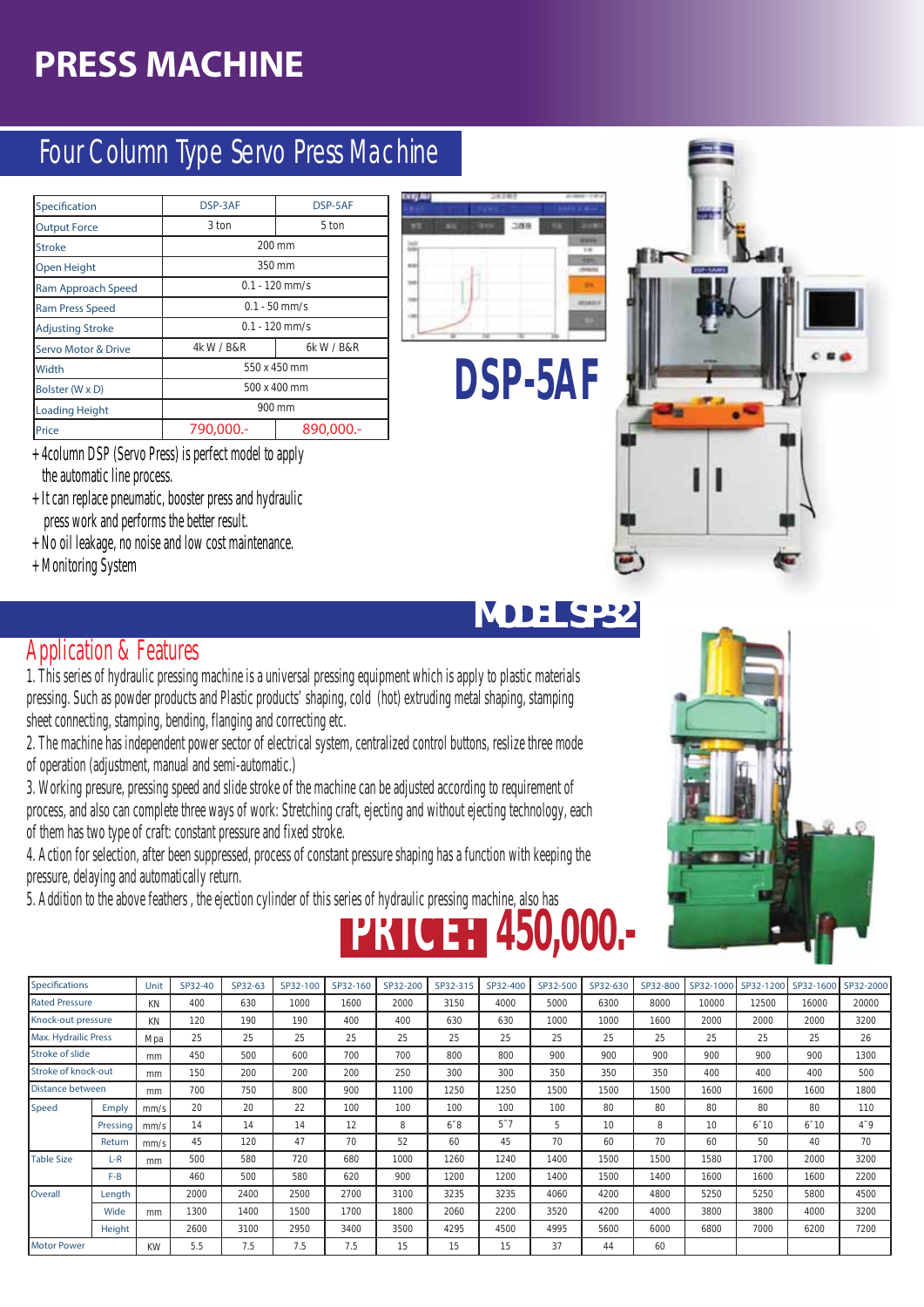### SP-41 Single Column Hydraulic Press Machine

 This serial Hydraulic press is suitable for various plastic mater pressing processes,such as forming: sheet metal drawing and etc. Its can also be used for straightening, press in, and plastic molding.

#### **Characteristics**

 This serial Hydraulic press has two kinds of electric apparatus control system with PLC, have three operation molds: adjust, manual and semi-automatic, with pressure hold and time delay function. While pressing shaping definitely, While protecing and mangling after suppressing and automatic backward stroke movements. Adjustable stroke and pressure in the specified scope.

| <b>Specifications</b>       |          | Unit      | SP41-6.3 | SP41-10        | SP41-16 | SP41-25   | SP41-40   | SP41-63   | SP41-100  | SP41-160  | SP41-200       | SP41-315 | SP41-400 | SP41-500       | SP41-630 | SP41-800       |
|-----------------------------|----------|-----------|----------|----------------|---------|-----------|-----------|-----------|-----------|-----------|----------------|----------|----------|----------------|----------|----------------|
| <b>Rated Pressure force</b> |          | KN        | 63       | 100            | 160     | 250       | 400       | 630       | 1000      | 1600      | 2000           | 3150     | 4000     | 5000           | 6300     | 8000           |
| Max. Hydraulic Press        |          | Mpa       | 8        | 12.5           | 20      | 16        | 25        | 25        | 25        | 25        | 25             | 25       | 25       | 25             | 25       | 25             |
| Range of silde              |          | mm        | 250      | 250            | 400     | 400       | 400       | 500       | 600       | 700       | 700            | 800      | 800      | 900            | 900      | 900            |
| Height of knock-out         |          | mm        | 400      | 400            | 500     | 630       | 630       | 750       | 800       | 900       | 1000           | 1100     | 1250     | 1300           | 1500     | 1500           |
| Throat depth                |          | mm        | 200      | 200            | 250     | 350       | 350       | 320       | 400       | 420       | 450            | 800      | 1250     | 1500           | 1500     | 1500           |
| <b>Speed of Silde</b>       | Emply    | mm/s      |          |                |         | 80        | 80        | 120       | 100       | 80        | 80             | 80       | 80       | 80             | 80       | 80             |
|                             | Pressing | mm/s      | 18~20    | $20^{\circ}22$ | 18~20   | $18 - 20$ | $18 - 20$ | $18 - 20$ | $15 - 20$ | $10 - 12$ | $10^{\circ}15$ | $8 - 10$ | $8 - 10$ | $10^{\circ}15$ | $6 - 10$ | $5^{\degree}8$ |
|                             | Return   | mm/s      | 55       | 50             | 50      | 75        | 75        | 100       | 100       | 100       | 70             | 60       | 55       | 70             | 60       | 45             |
| <b>Table size</b>           | X axis   | mm        | 440      | 440            | 500     | 580       | 700       | 710       | 800       | 800       | 900            | 1500     | 2000     | 2500           | 2500     | 3000           |
|                             | Y axis   | mm        | 380      | 380            | 450     | 570       | 570       | 600       | 700       | 700       | 900            | 1500     | 1800     | 2000           | 2000     | 2400           |
| <b>Table Height</b>         |          | mm        | 700      | 700            | 710     | 710       | 710       | 810       | 800       | 800       | 900            | 400      | 400      | 400            | 400      | 400            |
| <b>Motor Power</b>          |          | <b>KW</b> | 3        | $\sim$         | 4       | 5.5       | 5.5       | 7.5       | 7.5       | 7.5       | 15             | 22       | 22       | 2 x 22         | 2 x 22   | 2 x 22         |

MODEL: SP-41

Price : 690,000.-

#### Hydraulic CNC Punch Press Machine

| Specification                                 | SP21-63   | SP21-80                             | SP21-100       | SP21-125     | SP21-160       | SP21-200       | SP21-250       | SP21-315   |  |  |
|-----------------------------------------------|-----------|-------------------------------------|----------------|--------------|----------------|----------------|----------------|------------|--|--|
| <b>Nominal Force</b>                          | 630KN     | <b>800KN</b>                        | 1000 KN        | 1250 KN      | 1600 KN        | 2000 KN        | 2500 KN        | 3150 KN    |  |  |
| Slide Stroke Range                            | 160 mm    | 160 mm                              | 180 mm         | 180 mm       | 10-180 mm      | 180 mm         | 180 mm         | 10-180 mm  |  |  |
| <b>Trips</b>                                  | 20-45 mm  | 20-45 mm                            | 20-40 mm       | 20-40 mm     | 20-35 mm       | 20-45 mm       | 20-45 mm       | 20-35 mm   |  |  |
| <b>Closed Height</b>                          | 260 mm    | 280 mm                              | 300 mm         | 320 mm       | 480 mm         | 300 mm         | 300 mm         | 500 mm     |  |  |
| Maximum height close<br>adjustment            | 140 mm    | 140 mm                              | 160 mm         | 160 mm       | 160 mm         | 180 mm         | 180 mm         | 160 mm     |  |  |
| Distanece to the center of<br>the slider body | 260 mm    | 280 mm                              | 280 mm         | 330 mm       | 380 mm         | 380 mm         | 500 mm         | 460 mm     |  |  |
| Table Size (mm)                               | 750 x 420 | 820 x 500                           | 820 x 520      | 1000 x 650   | 1100 x 820     | 1300 x 750     | 1500 x 950     | 1500 x 880 |  |  |
| Table Hole size                               | 160 mm    | 160 mm                              | 190 mm         | 190 mm       | 200 mm         | 160 mm         | 220 mm         | 250 mm     |  |  |
| Distance between column                       | 300 mm    | 320 mm                              | 380 mm         | 380 mm       | 520 mm         | 550 mm         | 650 mm         | 900 mm     |  |  |
| Shank hole size (diameter x<br>deep mm)       | 50 x 70   | 60 x 70                             | 60 x 80        | 60 x 80      | 80 x 80        | 80 x 70        | 80 x 100       | 100 x 100  |  |  |
| Table plate thickness                         | 90 mm     | 90 mm                               | 100 mm         | 100 mm       | 120 mm         | 140 mm         | 140 mm         | 130 mm     |  |  |
| Motor power                                   | 5.5 KW    | 7.5 KW                              | <b>11 KW</b>   | <b>11 KW</b> | <b>15 KW</b>   | <b>22 KW</b>   | 30 KW          | 30 KW      |  |  |
| <b>Electrical Components</b>                  | Siemens   | Siemens                             | <b>Siemens</b> | Siemens      | <b>Siemens</b> | <b>Siemens</b> | <b>Siemens</b> | Siemens    |  |  |
| <b>Photoelectrip Protection</b>               |           | <b>Raindow Divission Appliances</b> |                |              |                |                |                |            |  |  |

![](_page_12_Picture_8.jpeg)

![](_page_12_Picture_9.jpeg)

![](_page_12_Picture_10.jpeg)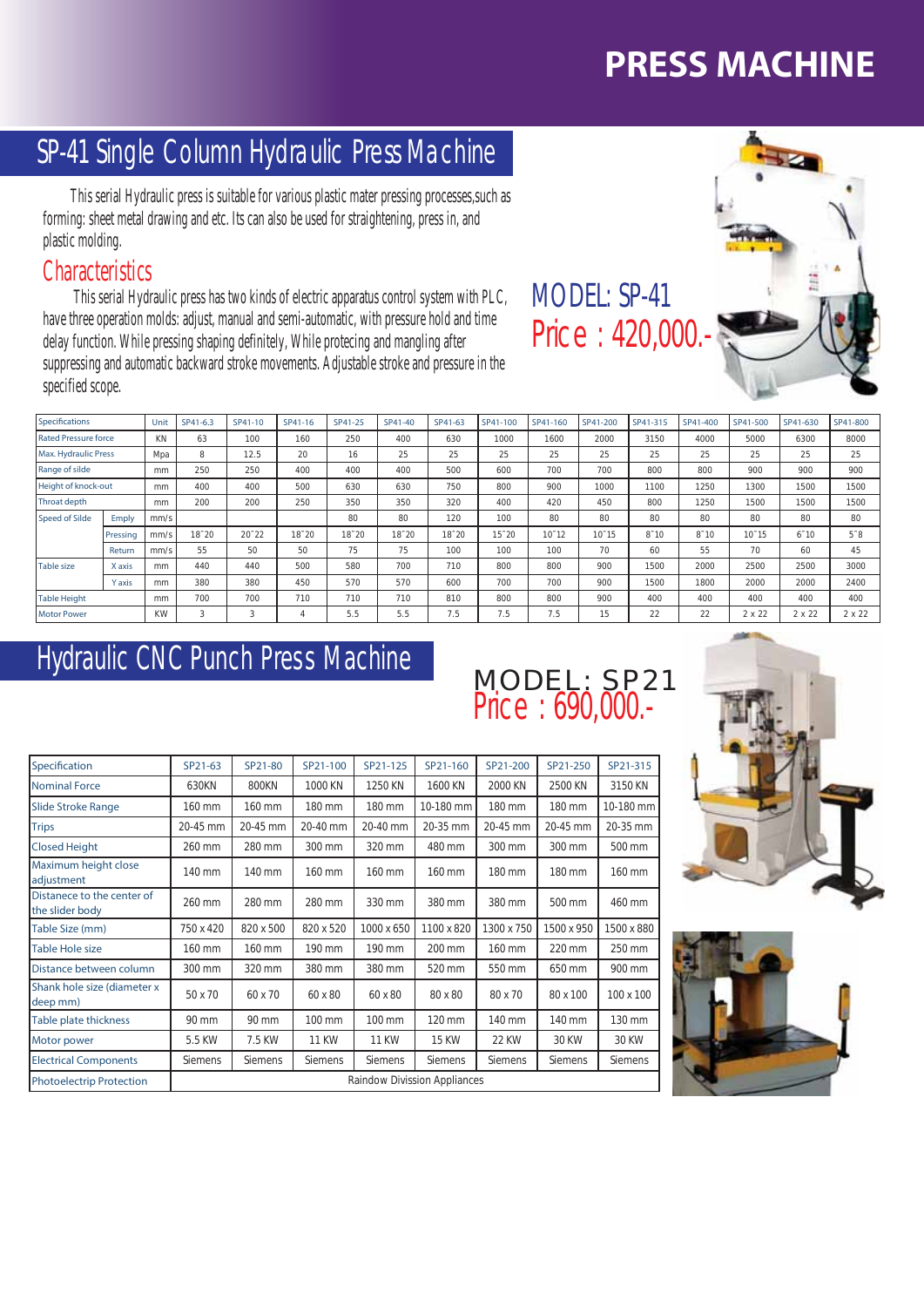#### TRIM PRESS MACHINE

#### Technical Description

 Machine work modes : Manual&Semi-auto Manaul (up&down) : (usually used for mould adjustment) rotate work mode to "Manual" press "Inch down", cylinder moves down by inching, the way, "Manual Up", up by inching.

 Semi-auto : Ratate work mode to "Semi-auto", simultaneously press dual start button, cylinder presses down and returns automatically when finishes cutting.

Machine Overall Description

 SP-106K-10T adopts intensive constructed frame of four-pillar, that offers better stability and performance. Ulidity of key components imported from Taiwan, German and Japan with combination of proficient processing and assembling skill, plus with mature concept of mechanical design.

| n |
|---|
|   |

|  | SP106K-10T                   |  |  |  |  |  |
|--|------------------------------|--|--|--|--|--|
|  | Table Size 500 x 400         |  |  |  |  |  |
|  | Ram Speed                    |  |  |  |  |  |
|  | Closing Speed≥ 120mm/s       |  |  |  |  |  |
|  | Press Speed $\geq$ 19 mm/s   |  |  |  |  |  |
|  | Return Speed ≥ 100 mm/s      |  |  |  |  |  |
|  | Machine Approx. Overall size |  |  |  |  |  |
|  | (LWH) 700 x 600 x 1920 mm    |  |  |  |  |  |

# MODEL: SP106K-10T PRICE: 450,000.-

|                            | Specification                  |  |  |  |
|----------------------------|--------------------------------|--|--|--|
| Max. output                | 10 tons                        |  |  |  |
| System pressure            | 8 Mpa                          |  |  |  |
| <b>Ram Return Force</b>    | 7.6t                           |  |  |  |
| <b>Table Height</b>        | 780 mm                         |  |  |  |
| Open                       | 400 mm                         |  |  |  |
| <b>Ram Stroke</b>          | 220 mm                         |  |  |  |
| Motor                      | 2.2 KW, 4 poles                |  |  |  |
| <b>Power Supply</b>        | 220 V AC                       |  |  |  |
| Press time mode            | 1, 2, 3 Hours /1, 2, 3 minutes |  |  |  |
|                            | 1, 2, 3, 4, 5, 6 Seconds etc.  |  |  |  |
| <b>Return time</b><br>mode | 1, 2, 3 Hours /1, 2, 3 minutes |  |  |  |
|                            | 1, 2, 3, 4, 5, 6 Seconds etc.  |  |  |  |

![](_page_13_Picture_11.jpeg)

![](_page_13_Picture_12.jpeg)

# Pneumatic Press Machine DP-1000NC

| Specification                  | <b>DP-500NC</b>                | <b>DP-1000NC</b>              | <b>DTP-2.8</b>                 |
|--------------------------------|--------------------------------|-------------------------------|--------------------------------|
| <b>Output Force</b>            | $0.5$ ton (5 $kg/cm2$ )        | 0.5ton (5kg/cm <sup>2</sup> ) | $0.5$ ton (5 $kg/cm2$ )        |
| <b>Stroke</b>                  |                                | 80 mm                         | 1240 mm                        |
| Width                          |                                | 130 mm                        |                                |
| Open Height                    |                                | 100-220 mm                    | 100-200 mm                     |
| Bolster (W x D)                | 270 x 280 mm                   | 200 x 165 mm                  |                                |
| <b>Cylinder Diameter</b>       | 0125                           | Ø125                          | Ø80                            |
| <b>Adjusting Stroke</b>        |                                | 25 mm                         |                                |
| <b>Air Consumption</b>         | $0.014$ m <sup>3</sup> /Stroke |                               | $0.027$ m <sup>3</sup> /Stroke |
| Air Hose Dia                   |                                | $3/8$ PT                      |                                |
| Weight                         | 87 Kg                          | 104 Kg                        | 95 Kg                          |
| Size ( $W \times D \times H$ ) | 185 x 380 x 838 mm             | 185 x 380 x 973 mm            | 216 x 373 x 721 mm             |
| Price                          | 155,000.-                      | 165,000 .-                    | 220,000 .-                     |

+ Compact structure

+ Easy to operate.

+ Low noise & Speedy work.

+ Easy to adjust head stroke. (DTP-2.8)

+ Fine stroke adjustment. (+-0.05mm) (DTP-2.8)

+ Due to rectangle ram, it is very precise and stable.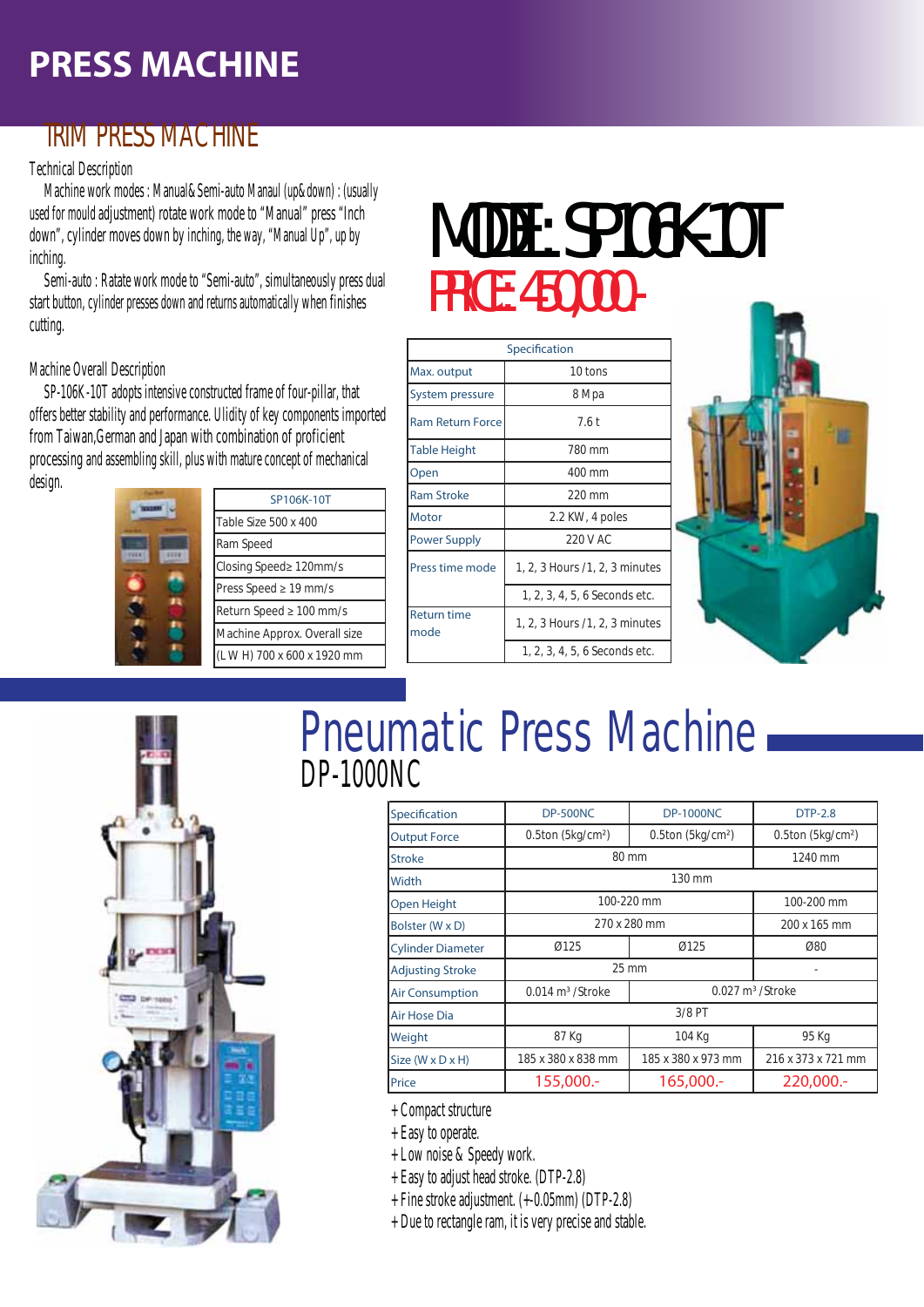### C-FRAME FIXED BOLSTER PRESS

Features

1. Steel welded body, tempering treatment or VSR (Vibratory Stress Relief), high rigidity, accuracy and stability.

- 2. Vertical located crankshaft, compact structure.
- 3. The crankshaft undergoes grinding treatment after high frequency quenching.
- 4. Lengthened six-face rectangle guide with a surface of bronze plate.

5. Pneumatic dual balance cylinders, Which balance the slide and punch weight to reduce noise and impact.

- 6. PLC control and imported safety duplex valve.
- 7. Wet type combined multi discs friction clutch and brake.

#### ติดต่อสอบถาม สายด่วน 082-1288881, 081-7731860

![](_page_14_Picture_11.jpeg)

### MODEL: JH21-125

หรือ OFFICE 02-9744354-6

|                                          | Specifications | Unit     | JH21-25 | JH21-45 | JH21-60 | JH21-80   | JH21-100  | JH21-125 | JH-160 | JH21-200 | JH21-250  | JH21-315  | JH21-400 |
|------------------------------------------|----------------|----------|---------|---------|---------|-----------|-----------|----------|--------|----------|-----------|-----------|----------|
| <b>Nominal Capacity</b>                  |                | KN       | 250     | 450     | 600     | 800       | 1000      | 1250     | 1600   | 2000     | 2500      | 3150      | 4000     |
| Nominal                                  |                | mm       |         |         |         |           |           | 6        |        |          |           |           | 8        |
| <b>Slide Stroke</b>                      |                | mm       | 80      | 120     | 140     | 160       | 160       | 180      | 200    | 220      | 220       | 220       | 250      |
| <b>Slide Stroke Per Minut</b>            | Fixde          | Time/min | 100     | 80      | 70      | 60        | 55        | 50       | 45     | 45       | 30        | 30        | 30       |
|                                          | Variable       | Time/min | 60-100  | 50-80   | 45-70   | $40 - 60$ | $40 - 70$ | 35-50    | 30-45  | 25-45    | $20 - 30$ | $20 - 30$ | 20-30    |
| Maxium Die Set Height                    |                | mm       | 250     | 270     | 300     | 320       | 335       | 350      | 400    | 450      | 500       | 500       | 550      |
| Die Height Adjustment                    |                | mm       | 50      | 60      | 70      | 80        | 90        | 90       | 100    | 110      | 120       | 120       | 120      |
| <b>Throat Depth</b>                      |                | mm       | 210     | 225     | 270     | 310       | 330       | 350      | 400    | 430      | 450       | 450       | 490      |
| <b>Distance Between Uprights</b>         |                | mm       | 450     | 515     | 560     | 610       | 670       | 670      | 736    | 910      | 980       | 980       | 1050     |
|                                          | $L \times R$   | mm       | 360     | 410     | 480     | 540       | 620       | 620      | 700    | 880      | 950       | 950       | 1020     |
| <b>Slide Bottom Size</b>                 | F x B          | mm       | 250     | 340     | 400     | 460       | 520       | 520      | 580    | 650      | 700       | 700       | 750      |
|                                          | Dia            | mm       | 40      | 50      | 50      | 50        | 70        | 70       | 70     | 70       | 70        | 70        | 70       |
| <b>Bolster Thickness</b>                 | Depth          | mm       | 65      | 60      | 70      | 65        | 90        | 90       | 100    | 100      | 130       | 130       | 130      |
|                                          | $L \times R$   | mm       | 720     | 825     | 930     | 950       | 1060      | 1100     | 1175   | 1390     | 1500      | 1540      | 1700     |
| <b>Bolster Size</b>                      | F x B          | mm       | 400     | 440     | 520     | 600       | 640       | 680      | 760    | 840      | 880       | 880       | 950      |
| <b>Blanking Hole Diameter</b>            |                | mm       | 150     | 150     | 150     | 180       | 180       | 200      | 220    | 250      | 270       | 270       | 290      |
| <b>Bolster Thickness</b>                 |                | mm       | 80      | 110     | 130     | 140       | 145       | 155      | 165    | 180      | 190       | 190       | 210      |
| <b>Bolster Surface Height</b>            |                | mm       | 780     | 800     | 900     | 900       | 900       | 900      | 900    | 1000     | 1000      | 1000      | 1100     |
| <b>Overall Dimension</b>                 | F x B          | mm       | 1496    | 1585    | 1540    | 1765      | 2000      | 2040     | 2305   | 2600     | 2660      | 2720      | 2850     |
|                                          | $L \times R$   | mm       | 945     | 1075    | 1200    | 1200      | 1300      | 1320     | 1420   | 1540     | 1640      | 1680      | 1750     |
|                                          | н              | mm       | 2120    | 2391    | 2570    | 2725      | 3010      | 3035     | 3215   | 3800     | 3850      | 3850      | 4140     |
|                                          | F x B          | mm       | 980     | 1075    | 1100    | 1210      | 1365      | 1430     | 1665   | 2020     | 2100      | 2140      | 2185     |
| <b>Distance Between Foundation Bolts</b> |                | mm       | 690     | 760     | 840     | 920       | 1020      | 1040     | 1140   | 1360     | 1460      | 1500      | 1570     |
| Motor                                    | Power          | KW       |         | 5.5     | 5.5     | 7.5       | 7.5       | 11       | 15     | 18.5     | 22        | 30        | 37       |
| <b>Weight (Approximate)</b>              |                | kq       | 2450    | 3220    | 5150    | 6450      | 8650      | 9550     | 13600  | 19200    | 23200     | 26600     | 29500    |
| <b>Press Pressure</b>                    |                | Mpa      |         |         |         |           |           | 0.5      |        |          |           |           |          |

# *JH23 SERIES C-FRAME HIGH PERFORMANCE INCLINABLE PRESS*

| <b>Specitication</b>              |              | Unit      | JH32-16        | JH32-25 | JH32-35        | JH32-40 | JH32-63 | JH32-80 | JH32-100 |
|-----------------------------------|--------------|-----------|----------------|---------|----------------|---------|---------|---------|----------|
| <b>Nominal Capacity</b>           |              | KN        | 160            | 250     | 350            | 400     | 630     | 800     | 1000     |
| <b>Nominal Stroke</b>             |              | mm        | $\overline{2}$ | 2.5     | 3.5            | 6       | 7       | 7       | 7        |
| <b>Slide Stroke</b>               |              | mm        | 55             | 75      | 80             | 90      | 110     | 120     | 140      |
| <b>Slide Strokes Per Minute</b>   |              | Time/min  | 125            | 65      | 60             | 50      | 50      | 38      | 38       |
| <b>Maxium Die Set Height</b>      |              | Time/min  | 220            | 260     | 290            | 320     | 390     | 440     | 480      |
| Die Height Adjustment             |              | mm        | 45             | 55      | 60             | 65      | 80      | 90      | 100      |
| <b>Throat Depth</b>               |              | mm        | 160            | 200     | 220            | 250     | 310     | 350     | 380      |
| <b>Distance Between Uprights</b>  |              | mm        | 220            | 270     | 280            | 340     | 420     | 450     | 560      |
|                                   | L x R        | mm        | 200            | 250     | 250            | 300     | 400     | 430     | 540      |
| <b>Slide Bottom Size</b>          | <b>F</b> x B | mm        | 180            | 220     | 220            | 260     | 360     | 360     | 480      |
|                                   | Dia          | mm        | 40             | 40      | 40             | 50      | 50      | 60      | 60       |
| <b>Stemhole Size</b>              | Depth        | mm        | 60             | 60      | 60             | 70      | 70      | 75      | 75       |
|                                   | L x R        | mm        | 450            | 560     | 610            | 700     | 860     | 950     | 1080     |
| <b>Bolster Size</b>               | <b>F</b> x B | mm        | 300            | 370     | 400            | 460     | 570     | 650     | 710      |
| <b>Blanking hole diameter</b>     |              | mm        | 100            | 120     | 130            | 150     | 180     | 200     | 220      |
| <b>Bolster Thickness</b>          |              | mm        | 40             | 50      | 60             | 65      | 80      | 100     | 120      |
| Max. Angle of inclination         |              | mm        | 35             | 30      | 30             | 30      | 20      | 20      | 15       |
| <b>Bolster Surface Height</b>     |              | mm        | 750            | 800     | 805            | 850     | 850     | 850     | 850      |
|                                   | <b>F</b> x B | mm        | 1200           | 1345    | 1462           | 1750    | 1930    | 2060    | 2404     |
| Overall                           | L x R        | mm        | 1050           | 1170    | 1195           | 1376    | 1560    | 1915    | 2180     |
| <b>Dimension</b>                  | H            | mm        | 1960           | 2132    | 2215           | 2488    | 2740    | 3290    | 3625     |
|                                   | <b>F</b> x B | mm        | 780            | 920     | 1020           | 1060    | 1300    | 1360    | 1550     |
| <b>Distance</b><br><b>Between</b> | L x R        | mm        | 450            | 600     | 650            | 750     | 920     | 1010    | 1130     |
| <b>Motor Power</b>                |              | <b>KW</b> | 1.5            | 3       | $\overline{4}$ | 5.5     | 7.5     | 7.5     | 11       |
| <b>Weight (Approximate)</b>       |              | kg        | 1185           | 2050    | 2530           | 3590    | 5440    | 7860    | 11250    |

![](_page_14_Picture_17.jpeg)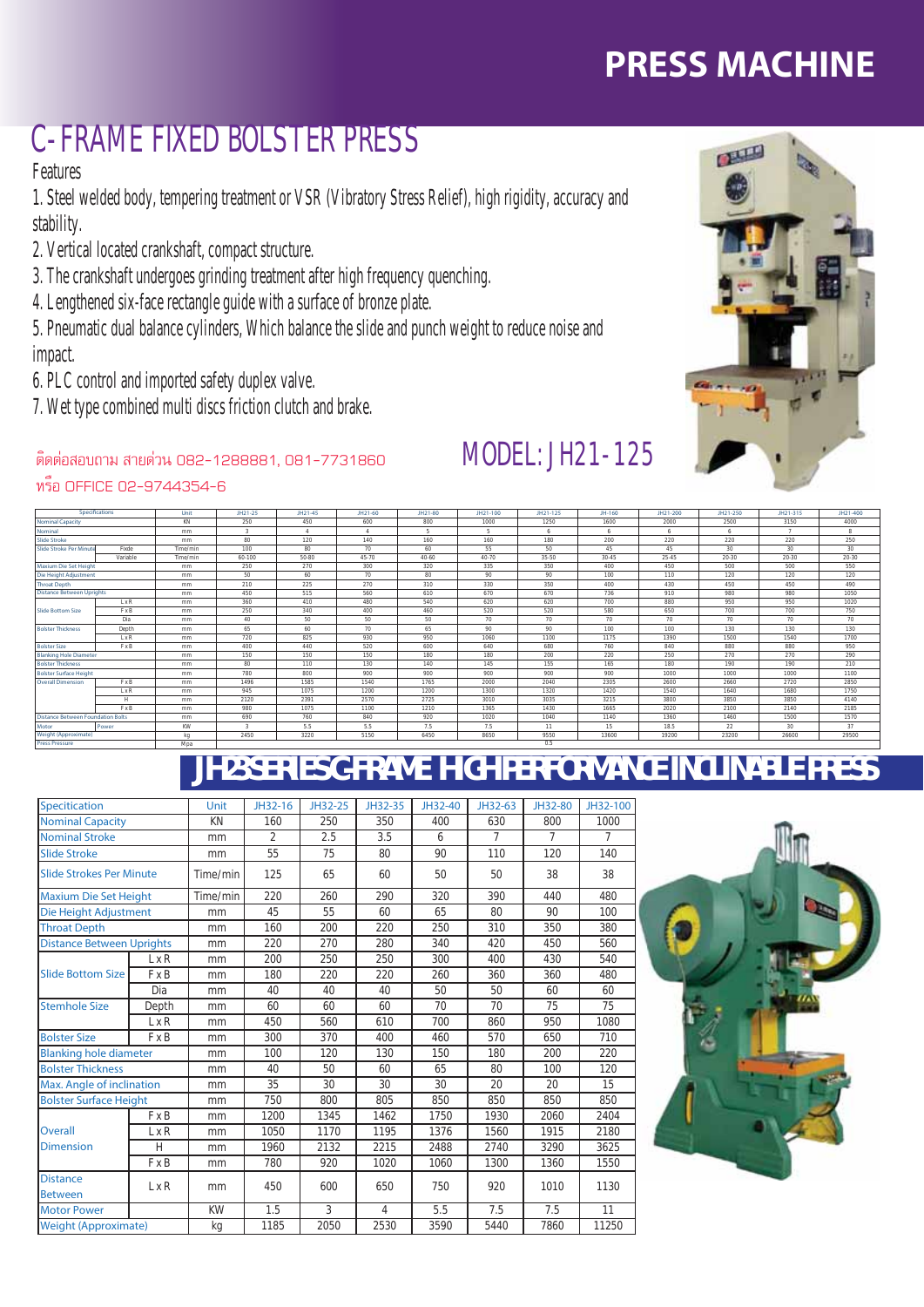#### C-FRAME FIXED BOLSTER PRESS C-FRAME INCLINABLE PRESS C-FRAME INCLINABLE PRESS

![](_page_15_Picture_2.jpeg)

#### **MODEL: J21Z-125 MODEL: J21-125 MODEL: J21-80**

#### *Features*

1. J21Z-125 and JD21-160 all adopt dry friction clutch which can stop the slider at any place immedia tely, and at the meantime achieve the single, jog or continuous punching operation, which is convenient to adjust the die position at any time, thus improve the machining precision, The whole machine adopts imported PLC centralized control system and equipped with safety dual valve and balance cylinder, which make it work smoothly and reliably. It can also be equipped photoelectric protection device, it is a safety type press machine. 2. J21-80, J21-125 and JB21-160 adopt rigid clutch, simple structure; convenient for operation and maintenance stable action, low noise and so on.

![](_page_15_Picture_6.jpeg)

![](_page_15_Picture_8.jpeg)

![](_page_15_Picture_11.jpeg)

| <b>Specifications</b>              |       | Unit      | $J21-80$ | $J21 - 125$ | J21Z-125 | JB21-160 | JD21-160 |
|------------------------------------|-------|-----------|----------|-------------|----------|----------|----------|
| <b>Norminal Capacity</b>           |       | KN        | 800      | 1250        | 1250     | 1600     | 1600     |
| <b>Norminal Stroke</b>             |       | mm        |          | 8           | 8        | 8        | 8        |
| Side Stroke                        |       | mm        | 120      | 150         | 150      | 160      | 160      |
| Side Stroke Per Minute             |       | Times/min | 40       | 35          | 35       | 28       | 35       |
| Maximum Die Set Height             |       | mm        | 330      | 370         | 370      | 400      | 400      |
| Die Height Adjustment              |       | mm        | 80       | 100         | 100      | 110      | 110      |
| <b>Throat Depth</b>                |       | mm        | 330      | 390         | 390      | 390      | 390      |
| <b>Distance Between Uprights</b>   |       | mm        | 420      | 550         | 550      | 725      | 725      |
|                                    | LxR   | mm        | 400      | 540         | 540      | 580      | 580      |
| Side Bottom Size                   | FxB   | mm        | 360      | 480         | 480      | 520      | 520      |
|                                    | Dia   | mm        | 50       | 60          | 60       | 70       | 70       |
| <b>Stemhole Size</b>               | Depth | mm        | 70       | 75          | 75       | 80       | 80       |
|                                    | LxR   | mm        | 920      | 1090        | 1090     | 1140     | 1140     |
| <b>Boster Size</b>                 | FxB   | mm        | 610      | 720         | 720      | 740      | 740      |
| <b>Blanking hole diameter</b>      |       | mm        | 180      | 240         | 240      | 240      | 240      |
| <b>Bolster Thinkness</b>           |       | mm        | 90       | 130         | 130      | 150      | 150      |
| <b>Bolster Surface Height</b>      |       | mm        | 900      | 900         | 900      | 900      | 900      |
|                                    | FxB   | mm        | 1960     | 2550        | 2100     | 2340     | 2340     |
| <b>Overall Dimensions</b>          | LxR   | mm        | 1630     | 1790        | 1890     | 2075     | 2100     |
|                                    | Н     | mm        | 2900     | 3750        | 3625     | 3930     | 3930     |
|                                    | FxB   | mm        | 1125     | 1415        | 1415     | 1550     | 1550     |
| <b>Distance Between Foundation</b> | LxR   | mm        | 880      | 1290        | 1290     | 1155     | 1155     |
| <b>Motor Power</b>                 |       | <b>KW</b> | 7.5      | 11          | 11       | 15       | 15       |
| Weight (Approximate)               |       | kq        | 5800     | 11500       | 11900    | 14000    | 14000    |

#### ติดต่อสอบถาม 082-1288881, 081-7731860 OFFICE 02-9744354-6

#### *JW31-200 STRAIGHT-SIDE SINGLE POINT FIXED BOLSTER PRESS*

| <b>Specifications</b>         |          | Unit           | JW31-160              | JW31-200              | JW31-250              | JW31-315              | JW31-400              | JW31-500              |
|-------------------------------|----------|----------------|-----------------------|-----------------------|-----------------------|-----------------------|-----------------------|-----------------------|
| Nominal Capacity              |          | KN             | 1600                  | 2000                  | 2500                  | 3150                  | 4000                  | 5000                  |
| Nominal                       |          | mm             | 6                     | 6                     | 6                     |                       | 8                     | 8                     |
| Side Stroke                   |          | mm             | 180                   | 200                   | 220                   | 220                   | 250                   | 250                   |
|                               | Fixed    | spm            | 40                    | 35                    | 30                    | 30                    | 25                    | 20                    |
| Side Stroke Per Minute        | Variable | spm            | 25-40                 | 25-35                 | $20 - 30$             | $20 - 30$             | 18-25                 | $15 - 20$             |
| Max height with mode          |          | mm             | 400                   | 450                   | 500                   | 550                   | 600                   | 650                   |
| Die Height Adjustment         |          | mm             | 110                   | 110                   | 120                   | 120                   | 120                   | 120                   |
| Column distance               |          | mm             | 1100                  | 1200                  | 1300                  | 1350                  | 1450                  | 1600                  |
| Side Opening Size             |          | mm             | 650 x 350             | 750 x 370             | 800 x 430             | 850 x 480             | 900 x 520             | 1000 x 650            |
| <b>Bolster Size</b>           |          | mm             | 650 x 1000            | 750 x 1100            | 800 x 1200            | 850 x 1250            | 900 x 1350            | 1000 x 1500           |
| <b>Bolster Thickness</b>      |          | mm             | 165                   | 180                   | 190                   | 190                   | 200                   | 220                   |
| Slide Bottom Size             |          | mm             | 600 x 750             | 700 x 850             | 750 x 950             | 800 x 1000            | 850 x 1100            | 950 x 1250            |
| <b>Bolster Surface Height</b> |          | mm             | 1000                  | 1100                  | 1200                  | 1200                  | 1200                  | 1200                  |
| <b>Bolster Thickness</b>      |          | $mm \times mm$ | 65x90                 | 65x90                 | 70x90                 | 70x90                 | 80x100                | 80x100                |
| Size of machine               |          | mm             | 2400 x 1900<br>x 3400 | 2600 x 1960<br>x 3850 | 2820 x 2250<br>x 4300 | 2920 x 2150<br>x 4400 | 3050 x 2370<br>x 4600 | 3340 x 2700<br>x 4800 |
| Moter Power                   |          | KW             | 15                    | 18.5                  | 22                    | 30                    | 37                    | 45                    |
| Weight                        |          | kg             | 18000                 | 23500                 | 29500                 | 37500                 | 39500                 | 51000                 |
| <b>Press Presure</b>          |          | Mpa            |                       |                       | 0.5                   |                       |                       |                       |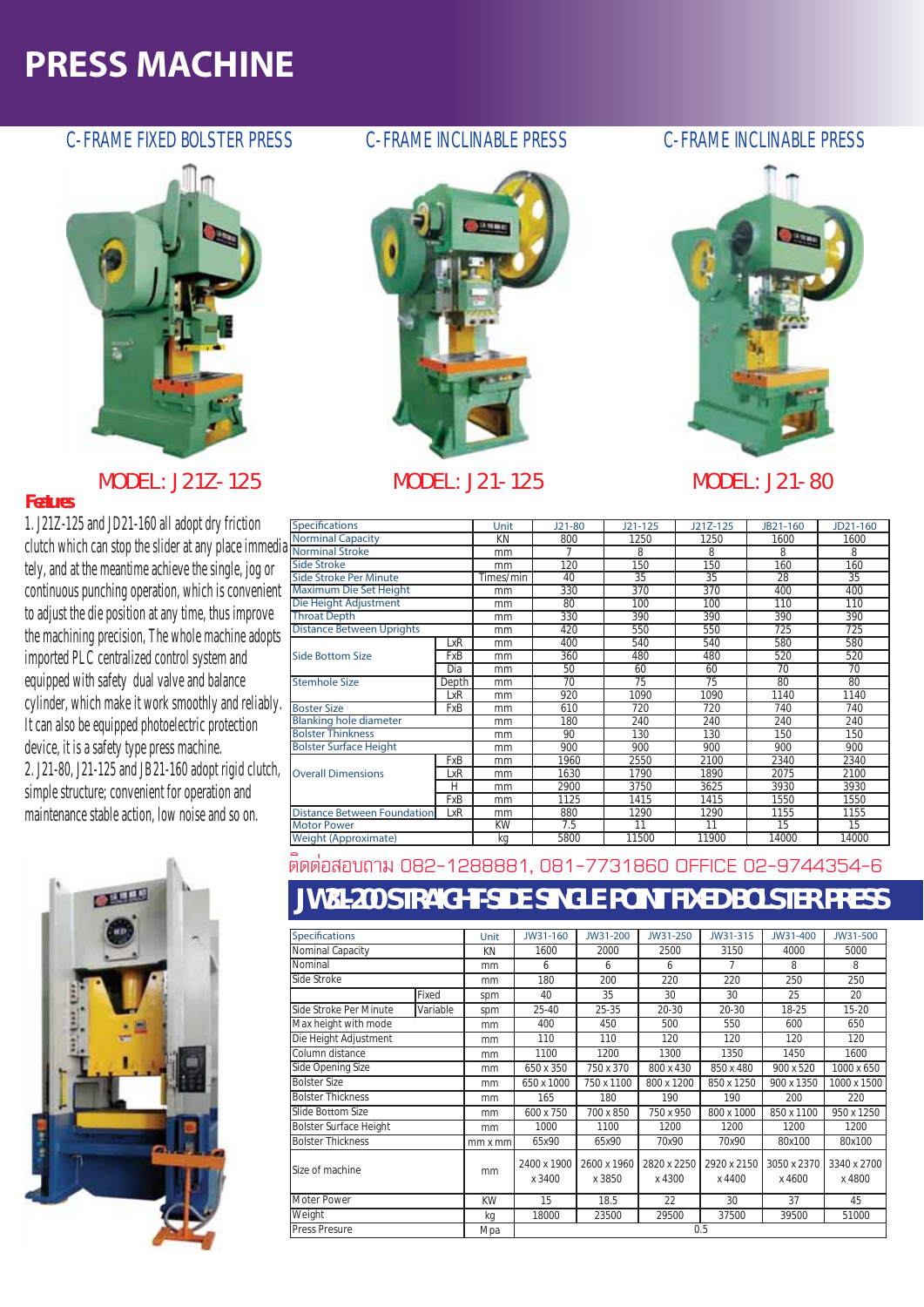#### JW36-400 STRAIGHT-SIDE TWO POINTS FIXED BOLSTER PRESS

![](_page_16_Picture_2.jpeg)

| Specitication                 |          | Unit | JW36-110              | JW36-160              | JW36-200             | JW36-250              | JW36-315              | JW36-400              | JW36-500              |
|-------------------------------|----------|------|-----------------------|-----------------------|----------------------|-----------------------|-----------------------|-----------------------|-----------------------|
| Nominal Capacity              |          | KN   | 1100                  | 1600                  | 2000                 | 2500                  | 3150                  | 4000                  | 5000                  |
| Nominal                       |          | mm   | 5                     | 6                     | 7                    | 7                     | 7                     | 8                     | 8                     |
| Slide Stroke                  |          | mm   | 180                   | 200                   | 250                  | 280                   | 280                   | 300                   | 300                   |
| Slide Stroke Per              | Fixed    | Spm  | 50                    | 45                    | 35                   | 30                    | 30                    | 20                    | 20                    |
| Minute                        | Variable | Spm  | 30-50                 | $30 - 45$             | $25 - 35$            | $20 - 30$             | $20 - 30$             | $15 - 20$             | $15 - 20$             |
| Max height With Mode          |          | mm   | 400                   | 450                   | 500                  | 550                   | 550                   | 600                   | 650                   |
| Dia Height Adjustment         |          | mm   | 90                    | 100                   | 110                  | 120                   | 120                   | 130                   | 130                   |
| Column Distance               |          | mm   | 1750                  | 1900                  | 2290                 | 2570                  | 2570                  | 2810                  | 3240                  |
| <b>Bolster Size</b>           |          | mm   | 700 x 1650            | 760 x 1800            | 900 x 2200           | 1000 x 2500           | 1000 x 2500           | 1100 x 2700           | 1200 x 3000           |
| <b>Bolster Thiciness</b>      |          | mm   | 140                   | 150                   | 170                  | 180                   | 190                   | 200                   | 210                   |
| Slide Opening Size            |          | mm   | 630 x 350             | 800 x 400             | 900 x 450            | 950 x 460             | 1000 x 460            | 1100 x 550            | 1200 x 600            |
| Slide Bottom Size             |          | mm   | 600 x 1350            | 700 x 1500            | 800 x 1900           | 900 x 2200            | 900 x 2200            | 1000 x 2400           | 1100 x 2700           |
| <b>Bolster Surface Height</b> |          | mm   | 1035                  | 1035                  | 1135                 | 1235                  | 1285                  | 1340                  | 1340                  |
| <b>Overall Dimensions</b>     |          | mm   | 2050 x 2400 x<br>3200 | 2400 x 2600 x<br>3600 | 2650 x 3000<br>x3950 | 3000 x 3450 x<br>4550 | 3000 x 3450 x<br>4550 | 3500 x 3700 x<br>5200 | 3700 x 4200 x<br>5600 |
| Motor Power                   |          | KW   | 11                    | 18.5                  | 22                   | 30                    | 37                    | 45                    | 55                    |
| Weight (Approximate)          |          | Кg   | 18000                 | 24000                 | 30000                | 41000                 | 44000                 | 55000                 | 77000                 |
| <b>Press Pressure</b>         |          | Mpa  |                       |                       |                      | 0.5                   |                       |                       |                       |

#### *JX36-500 STRAIGHT-SIDE TWO POINTS FIXED BOLSTER PRESS*

![](_page_16_Picture_5.jpeg)

| Specitication                      | Unit | JX36-400    | JX36-500    | $JX-630$    | JX36-800    | JX36-800    |
|------------------------------------|------|-------------|-------------|-------------|-------------|-------------|
| Nominal Capacity                   | mm   | 4000        | 5000        | 6300        | 8000        | 10000       |
| Nominal                            | mm   | 9           | 12          | 12          | 12          | 12          |
| Slide Stroke                       | Spm  | 300         | 300         | 350         | 350         | 400         |
| Slide Stroke Per Minute            | mm   | $20 - 35$   | $20 - 35$   | $20 - 30$   | $15 - 25$   | $15 - 25$   |
| Max. Height Adjustment             | mm   | 650         | 650         | 700         | 800         | 900         |
| Dia Height Adjustment              | mm   | 200         | 200         | 250         | 250         | 250         |
| <b>Bolster Size</b>                | mm   | 1300 x 3000 | 1500 x 3000 | 1500 x 3600 | 2000 x 4000 | 2000 x 4000 |
| <b>Bolster Thickness</b>           | mm   | 220         | 220         | 250         | 250         | 250         |
| Slide Bottom Size                  | mm   | 1300 x 3000 | 1500 x 3000 | 1500 x 3600 | 2000 x 4000 | 2000 x 4000 |
| Slide Opening Size                 | mm   | 1000 x 650  | 1100 x 650  | 1200 x 700  | 1600 x 800  | 1600 x 900  |
| Height of the top                  | mm   | 710         | 710         | 710         | 710         | 710         |
| Surface of bed from floor<br>level | mm   | 6500        | 6500        | 7000        | 8000        | 8000        |
| <b>Motor Power</b>                 | mm   | 45          | 55          | 75          | 75          | 90          |
| Weight (Approximate)               | KW   | 80          | 90          | 120         | 150         | 190         |
| Frame Structure                    | T    |             |             |             |             |             |

![](_page_16_Picture_7.jpeg)

#### **Unit JH25-110 JH25-160 JH25-200 JH25-250 JH25-315** KN 1100 1600 2000 2500 3150 mm 5 6 7 7 7 7 mm 180 200 250 280 280 **Fixed** Spm 50 45 35 30 30 **Slide Strokes Per Minute Variable** Spm 30-50 30-45 25-35 20-30 20-30 mm 400 450 500 550 550 mm 90 100 110 120 120 mm 350 390 430 470 490 **Column distance** mm 1470 1600 1920 2190 2170 **Bolster Size** mm 680 x 1880 760 x 2040 840 x 2420 920 x 2700 940 x 2800<br>**Bolster Thickness** mm 155 165 170 180 190 **Bolster Thickness mm** 155 165 **Slide Bottom Size** mm **520 x 1400** 580 x 1500 650 x 1850 700 x 2100 700 x 2100<br>Bolster Surface Height mm 900 900 1000 1100 1090 Bolster Surface Height **1090 1000** 1000 **1100** 1090<br>2080 x 2100 2370 x 2450 2690 x 2730 2730 x 2 **Overall Dimensions now 1820 mm**  $x 3100$ <br>11 2080 x 2100  $\times 3280$ <br>18.5 2370 x 2450  $rac{x \frac{3730}{22}}{x}$ 2690 x 2730  $rac{x \, 4110}{30}$ 2730 x 2840  $rac{x \, 4110}{37}$ **Motor Power** Kw **Weight(Approximate)** Kg 14000 19000 26500 35000 36000 Press Pressure Mpa **Specifications** 0.5 **Nominal Capacity Nominal Slide Stroke Maxium Die Set Height Die Height Adjustment Throat Depth** *JH25-160 SERIES C-FRAME TWO POINT PRESS*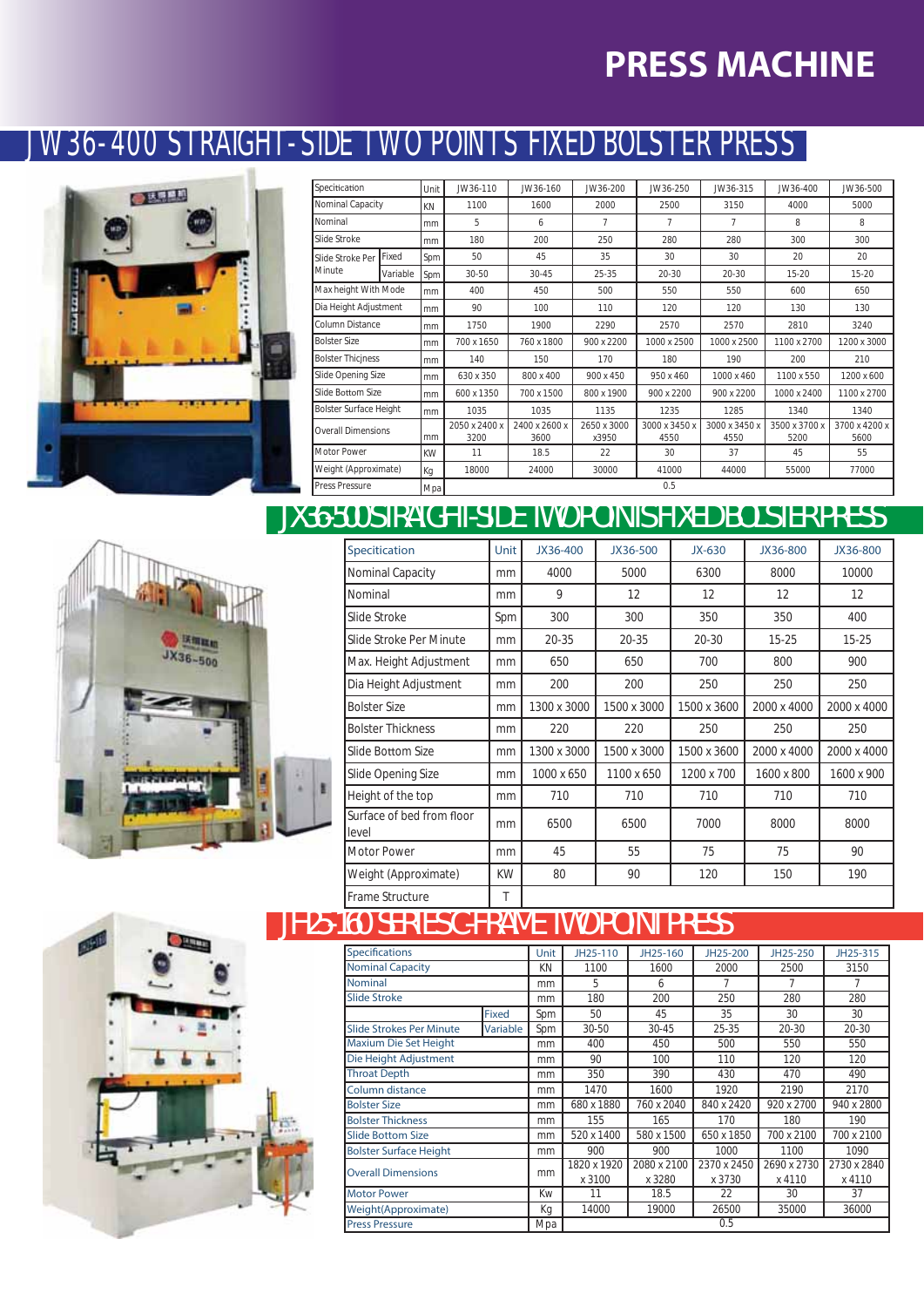![](_page_17_Picture_1.jpeg)

#### Features

1. Body with welded steel plate, chage C from to D form and with high rigidity and high accuracy

*JH36-315 HALF STRAIGHT - SIDE TWO POINT FIXED BOLSTER PRESS*

- 2. Adopt double crankshaft to improve the capabillity of anti-overload
- 3. 6-surface rectangle guide way
- 4. Adopt wet clutch, stable action, low noise, long life and safety
- 5. Electric adjustment of modal, the accuracy is 0.1mm
- 6. Lubrication together and with the circle signal system
- 7. Cab be equipped with all kinds of matching machine
- 8. Use imported parts to improve the quality of machine

| Specitication                 |          | Unit      | JH36-110              | JH36-160              | JH36-200              | JH36-250              | JH36-315              |  |
|-------------------------------|----------|-----------|-----------------------|-----------------------|-----------------------|-----------------------|-----------------------|--|
| Nominal Capacity              |          | <b>KN</b> | 1100                  | 1600                  | 2000                  | 2500                  | 3150                  |  |
| Nominal                       |          | mm        | 5                     | 6                     | 7                     | 7                     | 7                     |  |
| Slide Stroke                  |          | mm        | 180                   | 200                   | 250                   | 280                   | 280                   |  |
|                               | Fixed    | Spm       | 50                    | 45                    | 35                    | 30                    | 30                    |  |
| Slide Stroke Per Minute       | Variable | Spm       | 50                    | 45                    | 35                    | 30                    | 30                    |  |
| Max. Height Adjustment        |          | mm        | 400                   | 450                   | 500                   | 550                   | 550                   |  |
| Die Height Adjustment         |          | mm        | 90                    | 100                   | 110                   | 120                   | 120                   |  |
| Column Distance               |          | mm        | 1850                  | 2020                  | 2380                  | 2600                  | 2600                  |  |
| <b>Bolster Size</b>           |          | mm        | 680 x 1750            | 760 x 1950            | 840 x 2300            | 920 x 2500            | 940 x 2520            |  |
| <b>Bolster Thickness</b>      |          | mm        | 155                   | 165                   | 170                   | 180                   | 190                   |  |
| Side Opening Size             |          | mm        | 700 x 350             | 780 x 400             | 860 x 450             | 940 x 460             | 960 x 460             |  |
| Slide Bottom Size             |          | mm        | 520 x 1400            | 580 x 1500            | 650 x 1850            | 700 x 2100            | 700 x 2100            |  |
| <b>Bolster Surface Height</b> |          | mm        | 900                   | 900                   | 1000                  | 1100                  | 1090                  |  |
| <b>Overall Diamensions</b>    |          | mm        | 2080 x 2100 x<br>3100 | 2300 x 2240 x<br>3350 | 2500 x 2600 x<br>3730 | 3000 x 3000 x<br>4110 | 3050 x 3000 x<br>4110 |  |
| Motor Power                   |          | <b>KW</b> | 11                    | 18.5                  | 22                    | 30                    | 37                    |  |
| Weight (Approximate)          |          | kg        | 15000                 | 21500                 | 30000                 | 38500                 | 40500                 |  |
| <b>Press Pressure</b>         |          | Mpa       | 0.5                   |                       |                       |                       |                       |  |

ติดต่อสอบถาม สายด่วน 082-1288881, 081-7731860หรือ OFFICE 02-9744354-6

#### Optional Accessories

(Should be marked on contract if ahoose)

- 1. Light curtain
- 2. Foot redal
- 3. Bag type die cushion
- 4. Die quick change devide
- 5. Auto feed shaft
- 6. Speed adjustment invertor devide
- 7. Absorbing pad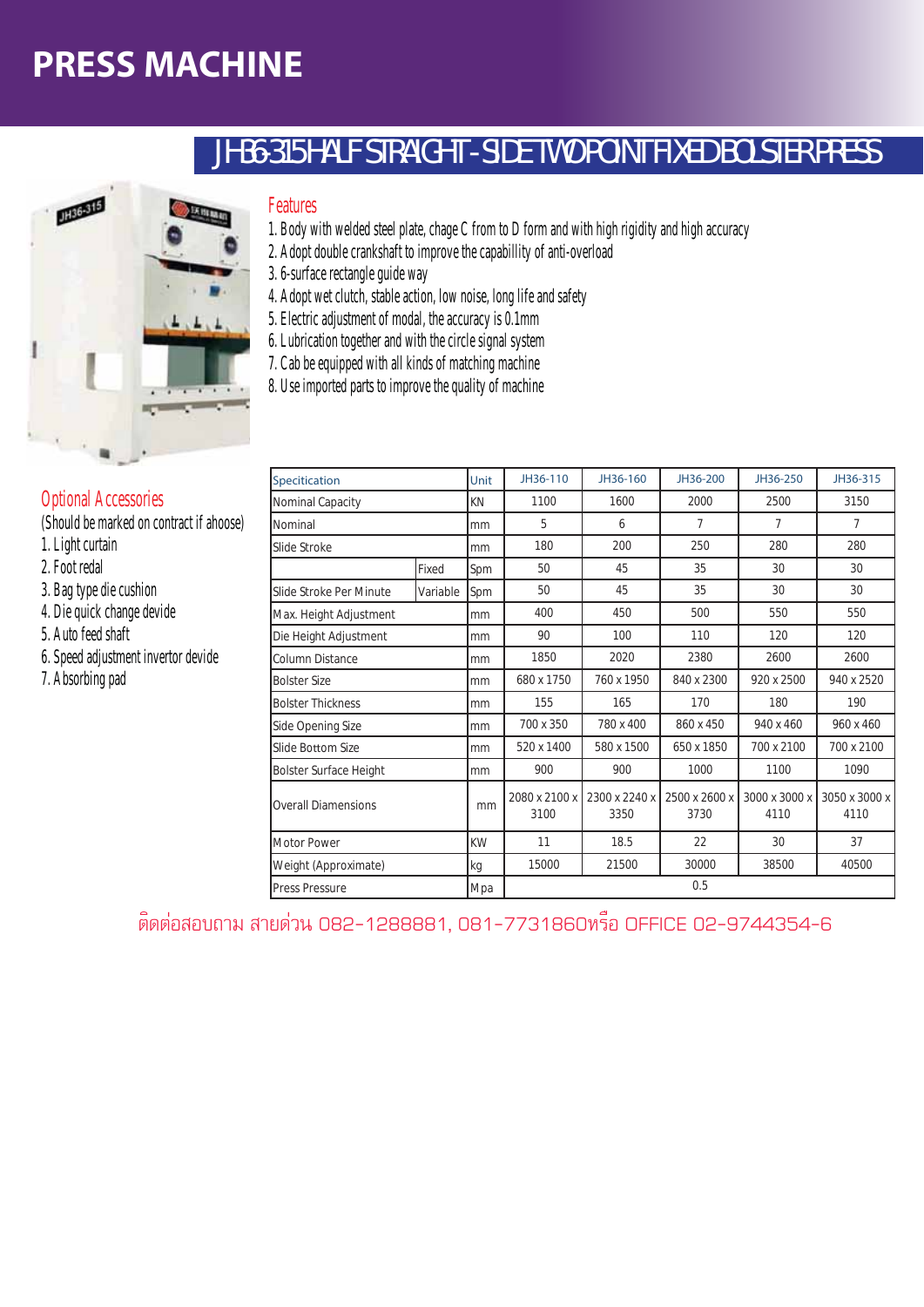# **HAND PALLET**

### รถยกกังน้ำมัน (350KGs.)

![](_page_18_Picture_2.jpeg)

- รถยกสูงเทถังนำมันระบบโยกเท้า
- ใช้กับถังเหล็กเส้นผ่าศูนย์กลาง 585 มม. (ขนาด 200 ลิตร)
- เหมาะสำหรับการยกเท 360 องศา
- ยกสงวัดจากกันกัง 1.425 มม.
- ความสูงโครงรถ 2,020 มม.
- ดวามกว้าง 890 มม.
- ความยาวรถ 1.190 มม.

| Model                 | CPSNBF35 |           |
|-----------------------|----------|-----------|
| <b>Rated Capacity</b> | kg       | 350       |
| <b>Lifting Height</b> | mm       | 1420      |
| <b>Overall Lenght</b> | mm       | 1190      |
| <b>Overall Width</b>  | mm       | 890       |
| <b>Overall Height</b> | mm       | 2020      |
| <b>Net Weight</b>     | kq       | 155       |
| Price                 |          | 39,000 .- |

#### ้รถเข็น

![](_page_18_Picture_12.jpeg)

#### Hand Truck : Polyurethane (PU) Wheel

| <b>Descriptions</b>                   | LxW          | Load<br>Capacity | Price      |
|---------------------------------------|--------------|------------------|------------|
| ตัวรถเข็นทำจากพลาสติกไฟเบอร์ 5-6 มม.  |              |                  |            |
| พื้นรถไม่ยุบ ไม่โก่ง ไม่งอเหมือนเหล็ก |              |                  |            |
| ่พื้นล้างทำความสะอาดง่าย ไม่เป็นสนิม  | 730 x 490 mm | 150 kg           | $2,990. -$ |
| ี่ลูกล้อโพลิยูรีเทน เข็นเงียบ         | 900 x 600 mm | 300 kg           | $3,990 -$  |
| ี่ลูกล้อไม่ทำให้พื้นเป็นรอย           |              |                  |            |
| ่มียางกันลืน 4 จุด ทีพื้นรถเข็น       |              |                  |            |

#### Layers model: Polyurethane (PU) Wheel

**PVC STRIP CURTAIN** 

#### ทนอุณหภูมิได้ตำใช้ได้ทั้งภายในและ ภายนอก อาคาร โรงงานใช้ป้องกันฝ่นและแมลงที่จะ เข้าไปภายในอาดาร โรงงานหนา 2 ນນ.ກວ້າง 200 ນນ.

Strip Curtain

#### **ราดาเมตรละ 250.-**

#### ANTI INSECT PVC STRIP CURTAIN

![](_page_18_Picture_20.jpeg)

ใช้สำหรับป้องกันแมลงต่าง ๆ ในทางผ่านเข้า-ออก หนา 2 มม. กว้าง 200 มม.

ราคาเมตรละ 250.-

![](_page_18_Picture_23.jpeg)

![](_page_18_Picture_24.jpeg)

| <b>Descriptions</b>                                          | <b>LxW</b> | Load<br>Capacity | Price              |
|--------------------------------------------------------------|------------|------------------|--------------------|
| ่ตัวรถเข็นทำจากพลาสติกไฟเบอร์ 5-6 มม.ไม่บบ<br>พื้นไม่ผุกร่อน |            |                  |                    |
| พื้นรถไม่ยุบ ไม่โก่ง ไม่งอเหมือนเหล็ก                        |            |                  |                    |
| ∣พื้นล้างทำความสะอาดง่าย ไม่เป็นสนิม                         | 730x490mm  | 150 kg           |                    |
| ลูกล้อ PU เข็นเงียบ ไม่ทำให้พื้นเป็นรอย                      | 900x600mm  | 300 kg           | 4,690.-<br>5,900.- |
| มียางกันลื่น 4 จุด ที่พื้นรถเข็น                             |            |                  |                    |

#### Wire mesh model: PU Wheel

| <b>Descriptions</b>                       | LxW       | <b>Load Capacity</b> | Price  |
|-------------------------------------------|-----------|----------------------|--------|
| ็ตะแกงรอบตัวรถเข็น บรรทกของได้มาก         | 900x600mm | 300 kg               | 5,900. |
| มีเสียงรบกวนน้อยกว่ารถเข็นหลัก            |           |                      |        |
| ้พื้นล้างทำความสะอาดง่าย ไม่เป็นสนิม      |           |                      |        |
| ีพื้นรถไม่ยุบ ไม่โก่ง ไม่งอเหมือนเหล็ก    |           |                      |        |
| ี่ลูกล้อ PU ไม่ทำให้พื้นเป็นรอย เข็นเงียบ |           |                      |        |
| ้เคลื่อนที่ง่าย เข็นเบา                   |           |                      |        |

![](_page_18_Picture_28.jpeg)